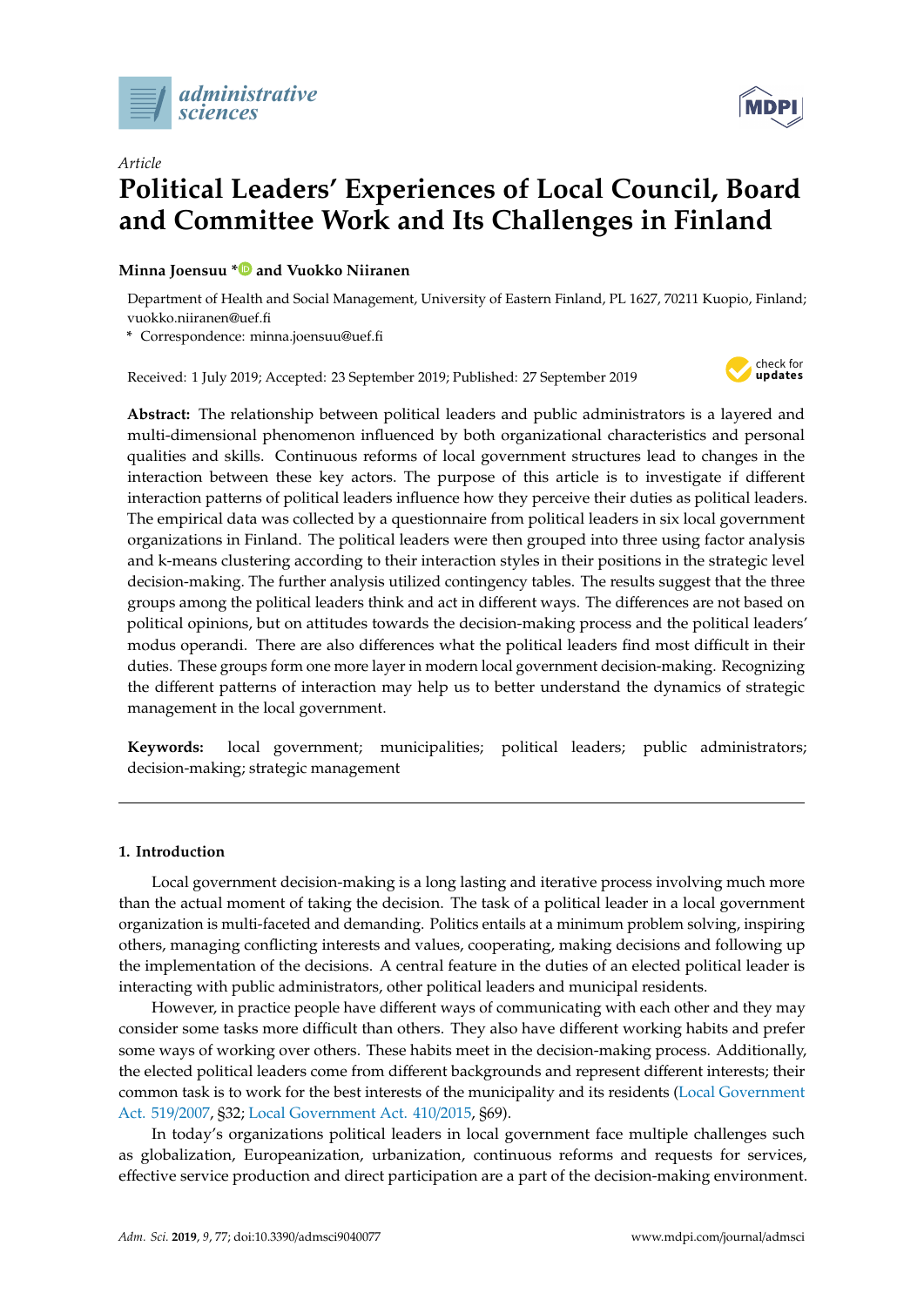Another challenge on a more personal level is the exacting requirements for decision-making quality and the time used for duties of an elected official [\(Piipponen](#page-17-1) [2015;](#page-17-1) [Sandberg](#page-17-2) [2016\)](#page-17-2). Capacities for self and co-governance and for more communicative and interactive ways of acting are required from the political leaders to cope with the fast-paced operational environment [\(Bang](#page-16-1) [2004\)](#page-16-1). The political leaders' work also challenges the rest of their lives, from family and friends to their careers [\(Copus](#page-16-2) [2016,](#page-16-2) p. vii).

Political decision-making and the process related to it is one of the most crucial features of local government organizations. Local democracy gives the residents an opportunity to participate in local decision-making and elections are the way to ascertain what the electorate wants as well as to ensure political accountability [\(Egner et al.](#page-16-3) [2013b,](#page-16-3) p. 257; [Overeem](#page-17-3) [2012,](#page-17-3) pp. 74–77). In their positions local councilors, political leaders, face a lot of misunderstanding and criticism. This may come from the media, the public or the government. For example, reducing the number of councilors is often discussed, but the likely consequences of that for democracy and self-government are discussed more seldom [\(Copus](#page-16-2) [2016,](#page-16-2) p. vii).

The Finnish Local Government Act [\(Local Government Act. 519](#page-17-0)/2007, §32; amended in [Local Government Act. 410](#page-16-0)/2015, §69) is unequivocal on the task of all elected officials in a municipality; it is to make decisions in a manner conducive to promoting the interests of the municipality and its residents and to act with dignity in their positions of trust in a manner befitting the task. Thus, the political leaders determine the will of the municipality and are responsible for this to the municipal residents [\(Egner et al.](#page-16-4) [2013a,](#page-16-4) p. 14; [Majoinen and Kurikka](#page-17-4) [2013,](#page-17-4) p. 142).

The public sector is complex in nature. Firstly, the roles of political leaders, public administrators, and residents create a specific operating environment [\(Niiranen and Joensuu](#page-17-5) [2014;](#page-17-5) [Joyce](#page-16-5) [2015,](#page-16-5) p. 4). Secondly, contemporary features of the context, administrative history, culture and traditions influence strategic management in the public sector [\(Meneguzzo](#page-17-6) [2007\)](#page-17-6). Thirdly, public value, the logic of managing public money and prioritizing in a democratic process is characteristic of the public sector (see e.g., [Hartley et al.](#page-16-6) [2018\)](#page-16-6). Thus, the effectiveness of strategic planning and management in the public sector depends on the emphasis on context, stakeholders, politics, alternative future scenarios, decision making and implementation [\(Bryson](#page-16-7) [2018;](#page-16-7) [Joyce](#page-16-5) [2015\)](#page-16-5).

In Finland, as in most Western societies, the dualistic model is as such an important context factor in local government strategic management and decision-making [\(Ring and Perry](#page-17-7) [1985\)](#page-17-7) and the classical ideal type model of bureaucracy was used in designing the management system of public organizations [\(Overeem](#page-17-3) [2012,](#page-17-3) pp. 74–77). However, structural change influences the operations, models and interaction in local government [\(Bækgaard](#page-16-8) [2011\)](#page-16-8) and Finland is known for long lasting reform processes [\(Kettunen](#page-16-9) [2015\)](#page-16-9).

At the end of the 2010s Finland is still undergoing a major public sector structural reform launched in 2006 [\(Government Proposal. 155](#page-16-10)/2006) to increase the size of the municipalities and thereby to create stronger municipalities. In general, there are three major categories of anticipated consequences of municipal mergers: Economic efficiency; managerial impacts and democratic outcomes. The results observed vary, but mostly the mergers have impaired the quality of local democracy [\(Tavares](#page-17-8) [2018\)](#page-17-8). The discussion on municipal mergers and larger entities was intense ten years ago, at the end of the 2000s, and some similarities to today's situation are discernible (see e.g., [Saarimaa and Tukiainen](#page-17-9) [2018\)](#page-17-9).

#### **2. Purpose and Theoretical Starting Points of the Study**

#### *2.1. Research Questions*

The purpose of this article was to investigate if differing individual interaction styles of political leaders create variation on how they perceive their duties and their work as political leaders and if so, what is the nature of this effect?

The empirical data was collected in 2011–2012 by a questionnaire from political leaders, who were then grouped into three categories according to their interaction style in their positions in the strategic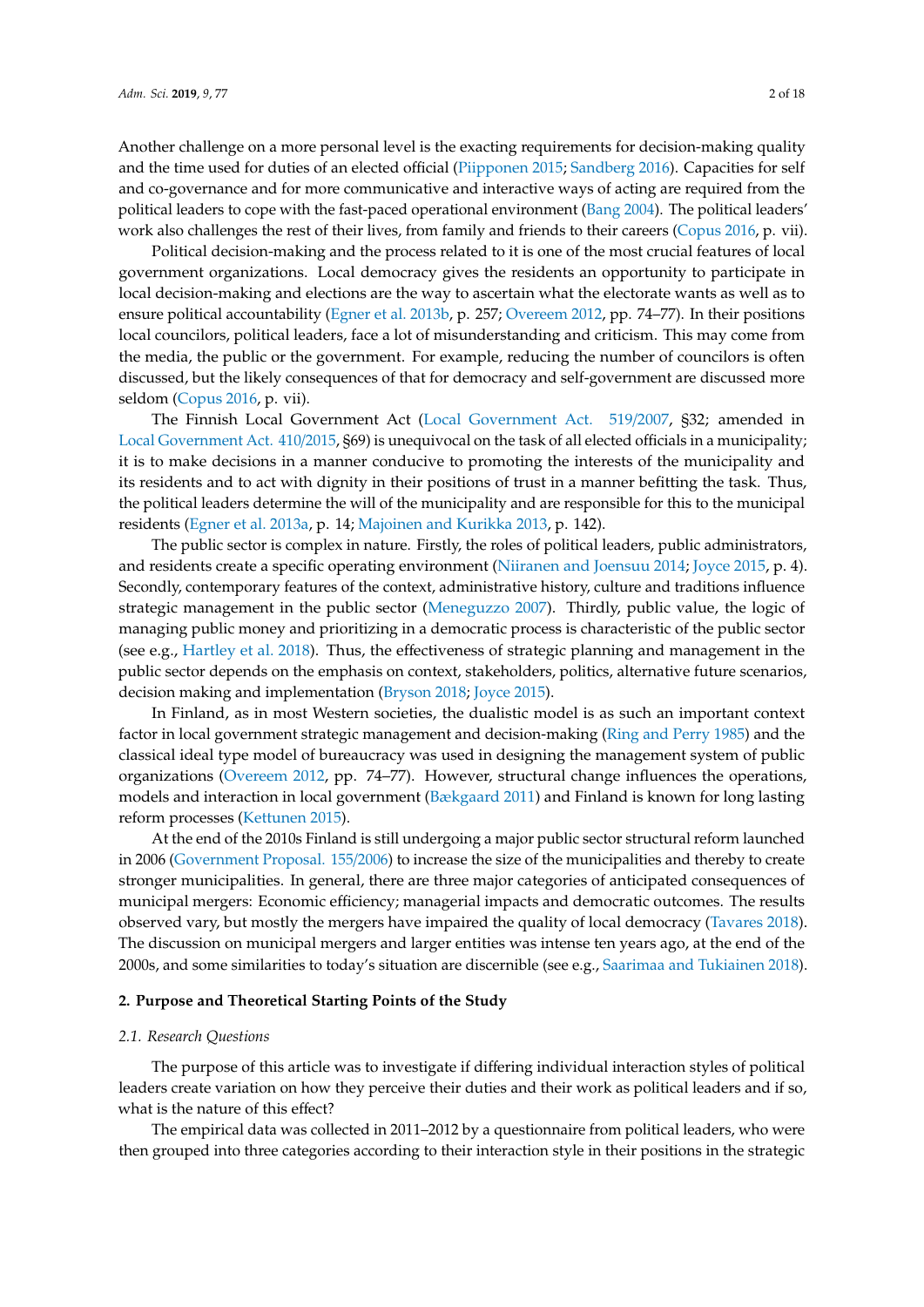level decision-making of Finnish local government. The grouping was then used to explore the data of three other sets of questions on the questionnaire.

Therefore, we asked (1) does the understanding of the functioning of their council/board/committee differ between the three groups, and if so, how? and (2) are there differences between the groups in what they consider most difficult in their work as political leaders?

## *2.2. Local Political Leaders as Decision-Makers*

The Finnish system of government is based on pluralism and representative democracy. Local democracy gives the residents an opportunity to participate in local decision-making and the elections are the way to ascertain the will of the electorate as well as to ensure political accountability. Decisions are always a part of a larger social process; over and above personal characteristics endogenous cultural factors also need to be considered [\(Lasswell](#page-16-11) [1971\)](#page-16-11). However, structural, cultural and personal factors also play a role in local government decision-making processes.

On a structural level, the dualistic organizational design serves to create different kinds of leadership positions, which have either a political or an administrative basis. In the traditional model political leaders represent the views of the electorate, whereas the public administrators perform their tasks impartially. However, the interdependence between politics and administration emerges largely from the need of political leaders to have expertise within their institutions and the need for public administrators to have their work legitimized and publicly supported [\(Mouritzen and Svara](#page-17-10) [2002\)](#page-17-10). The reality in the political leaders' work is considerably less ordered and clear-cut than the classic models suggested [\(Copus](#page-16-2) [2016\)](#page-16-2).

[Archer](#page-16-12) [\(1995,](#page-16-12) [1996\)](#page-16-13) separates the "the world out there" (structure) into the twin spheres of structure and culture. Structure is the sphere of social positions and roles, but it also has to do with material goods, which are unequally distributed across society. Culture is the realm of ideas and beliefs. It includes the world of propositional knowledge, where two ideas can be put in a logical relation with each other, and the world of myths, opinions and beliefs. Considering the relationship between political leaders and public administrators, for example, political ideas are a part of the cultural realm.

Agency is the sphere of human action and interaction. Thus, interaction between political leaders and public administrators is at the same time characterized by the local political and historical cultures and an artifact of the modern operating environment. In local government decision-making processes the human interactions take place in a context conditioned by the twin effects of structure and culture. Structural conditioning necessarily precedes actions that are either morphostatic, and hence reproduce, or then morphogenetic, and hence elaborate on structures. In these conditions, humans may or may not be reflexive in the course of socio-cultural interaction. [\(Archer](#page-16-12) [1995,](#page-16-12) [1996\)](#page-16-13).

Sociological institutional theories suggest that individuals, including political leaders, act in accordance with what is appropriate in their roles as decision-makers rather than in keeping with their own personal beliefs. The individual tries to pair a situation with the action that is perceived as eligible in their role [\(March and Olsen](#page-17-11) [1984,](#page-17-11) [1989\)](#page-17-12). For example, public administrators tend to be more focused on long-term policies than are political leaders. The change that dominates political thinking contrasts with the value of continuity for the professional [\(Nalbandian](#page-17-13) [1994\)](#page-17-13). Likewise, the party and trustee principles describe two different representational styles in politics. The party principle refers to a representational style in which the political leaders' loyalty is primarily to the party he or she represents. The trustee principle means that the political leader is a trusted elected individual capable of making the right decisions according to his or her own personal beliefs and preferences [\(Nilsson](#page-17-14) [2015;](#page-17-14) [Bäck](#page-16-14) [2000\)](#page-16-14). The party-political aspects have not traditionally been very strong in Finnish local government decision-making. However, the contracting out of public services has made them more visible during the 2010s [\(Kettunen](#page-16-9) [2015;](#page-16-9) [Tynkkynen et al.](#page-17-15) [2012\)](#page-17-15).

On a personal level, individuals act not according to their self-interests, but according to what they perceive to be appropriate in the role they perceive themselves to have. [March and Olsen](#page-17-11) [\(1984,](#page-17-11) [1989\)](#page-17-12) addressed this as part of the logic of appropriateness. When making decisions, the individual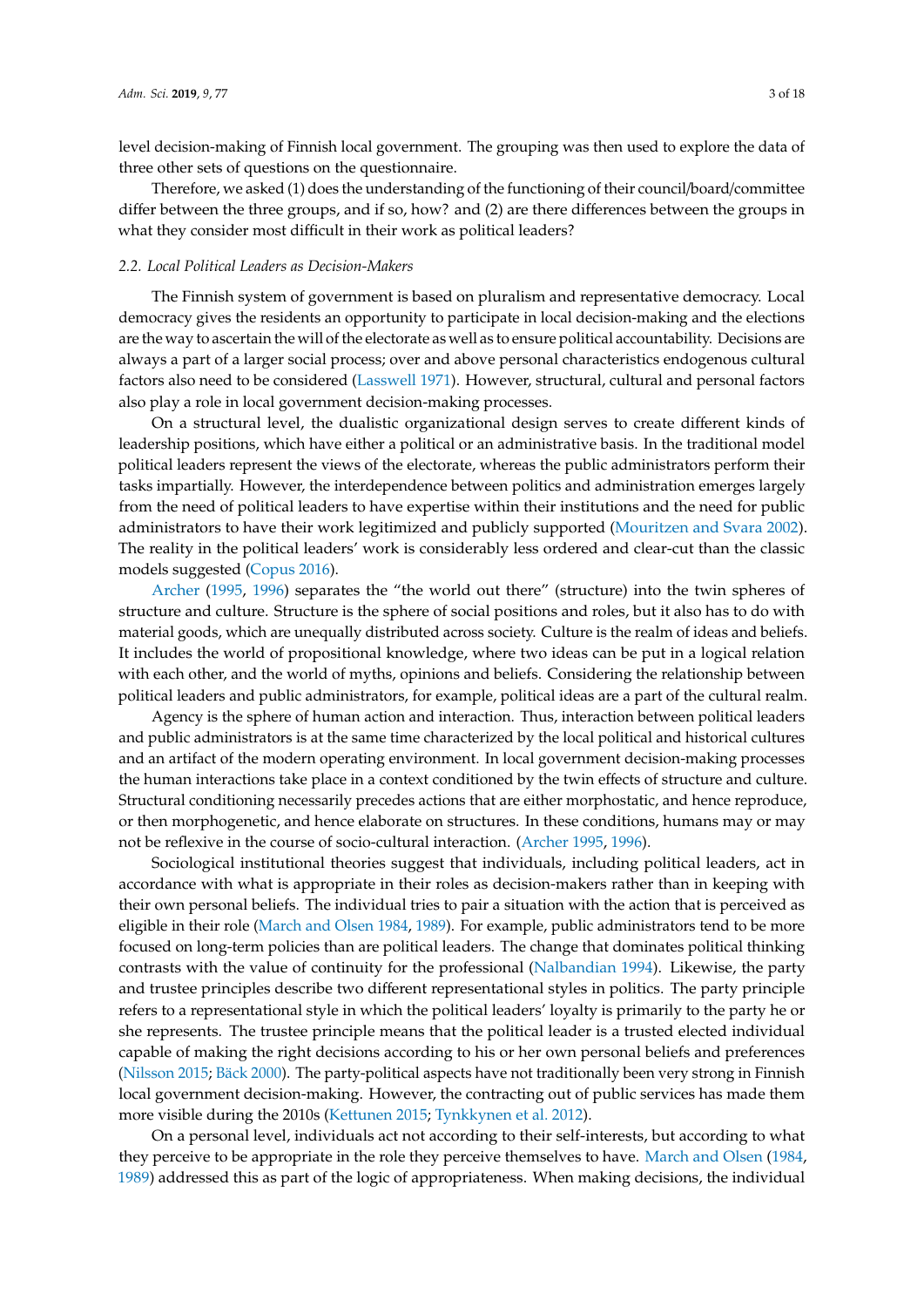tries to pair a situation with the action that is perceived to be consonant with their role. What that role is, as well as what constitutes appropriate action for that role, is formed by institutions and is socialized by the individual [\(March and Olsen](#page-17-12) [1989\)](#page-17-12).

The building blocks of the relationship between local political leaders and public administrators have to do with interpersonal skills and organization, for example the political leaders' respect for the public administrators, a clear understanding of the roles of the council and the staff; and the governing body's commitment to working as a group and toward consensus [\(Nalbandian](#page-17-16) [2004\)](#page-17-16). To cope with the fast-paced local government-operating environment, the political leaders are constantly engaged in ongoing interaction, exerting influence and teamwork, all within a frame of mutual respect and support in political-administrative relations [\(Demir and Reddick](#page-16-15) [2012,](#page-16-15) p. 530).

## **3. Research Data**

The quantitative research data were gathered by a questionnaire from political leaders ( $N = 166$ ) in six<sup>1</sup> Finnish local government organizations in 2011 and 2012. Qualitative interview data ( $N = 27$ ) was used as material for the quantitative research together with earlier research results on local government. We conducted 18 interviews with the chairpersons of municipal councils, executive boards, the committees responsible for social and health-care services and with members of the boards of directors responsible for producing social and health care services, and nine interviews with strategic-level leaders or middle management in the central administration of social and health-care services. The interviews were transcribed and examined using theory-dependent content analysis [\(Molina-Azorin](#page-17-17) [2012\)](#page-17-17) and the findings were classified into themes using an analytical framework. Thereafter a questionnaire was developed based on the themes extracted from the interview data. The questionnaire was pre-tested for content validity among a group of political leaders not belonging to the actual group of respondents. After pre-testing, minor modifications were made to improve the clarity of the questionnaire. The respondents to the questionnaires were political leaders in the case organizations [\(Niiranen et al.](#page-17-18) [2013\)](#page-17-18).

The six organizations from which the data were gathered represent a cross-section of Finnish municipalities. They are of different sizes, located around the country, and they have organized their social and health-care services in different ways. Due to its extensive responsibilities, Finnish local government provides a platform for studying the interaction between political leaders and public administrators in reforming organizations. Four of the municipalities are fairly large by Finnish standards, one is middle-sized, and one is a co-operation district (see e.g., [Kettunen](#page-16-9) [2015,](#page-16-9) p. 56) formed by combining three small municipalities. Most inhabitants in the four largest local government organizations live in densely populated areas, but the smaller local government organizations are in rural areas. In Finland, large and small municipalities are tasked with the same responsibilities [\(Local Government Act. 519](#page-17-0)/2007<sup>2</sup>; [Kettunen](#page-16-9) [2015\)](#page-16-9). All participating organizations have carried out some type of major reforms during the five years before data collection in order to facilitate the organization of the municipal services. Both municipal mergers and other kinds of organizational reforms were implemented, which aptly reflects the situation in the Finnish municipalities at the time of data collection.

The questionnaire for political leaders was sent to the municipal councils, executive boards and committees responsible for social and healthcare in the six case organizations ( $N = 459$ ). The response rate after four reminders was  $36.2\%$  ( $N = 166$ ) and all questionnaires returned were usable. Unit non-response was analyzed regarding the organization, political affiliation and gender of the respondent. The response rate between organizations varied from 32 percent to 38 percent.

 $1$  The local government organizations and municipalities are not named because the research material includes interviews and questionnaire material from both political leaders and public administrators. Presenting the cases under their real names would inevitably lead to the individual interviewees or questionnaire respondents being identified.

<sup>2</sup> The Local Government Act was amended in 2015.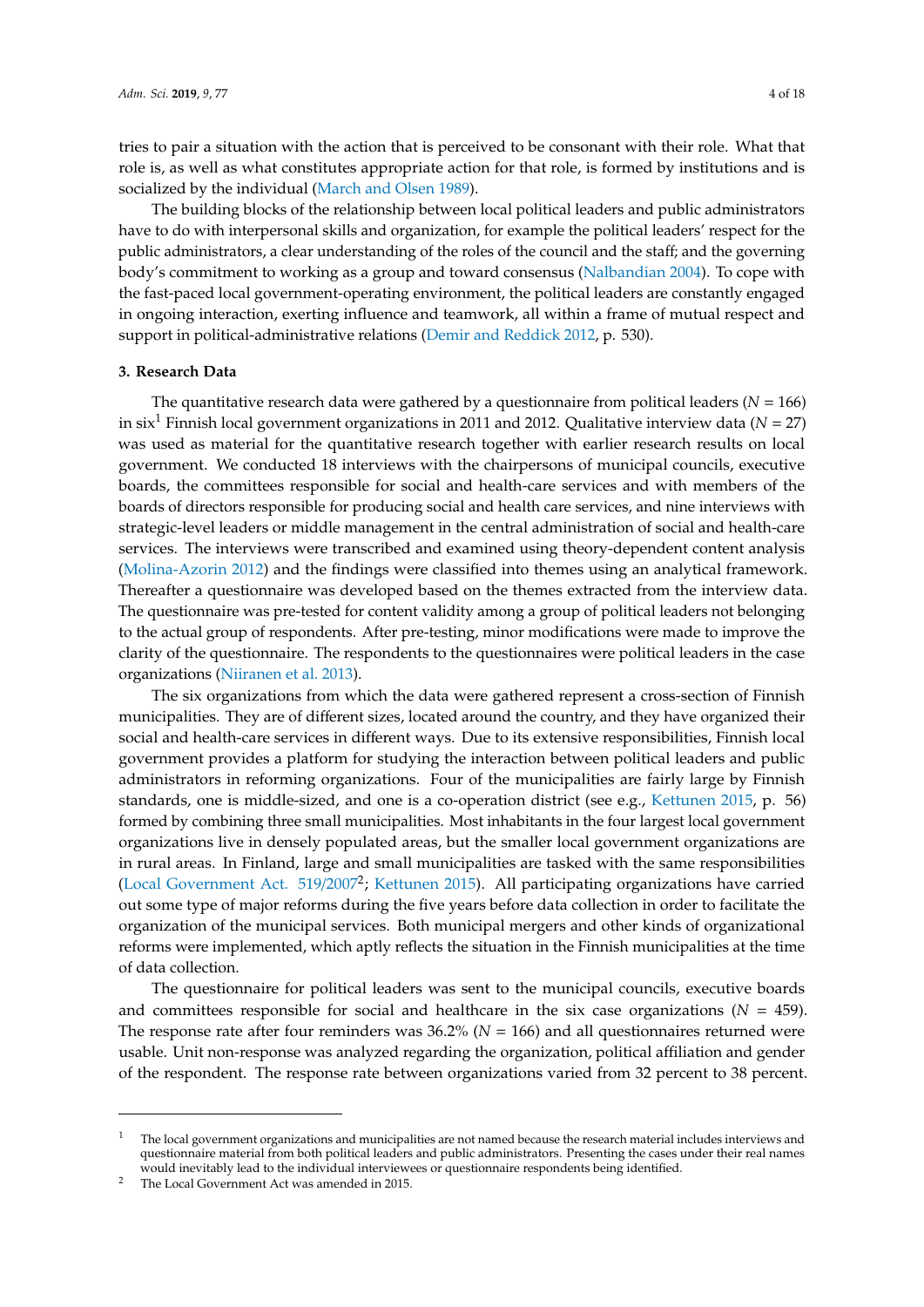The respondents' political affiliations compared to the political affiliations in the target group were nearly equal, and the respondents accurately represent the political map of the organizations. The gender balance of the respondents reflects the gender balance of the political leaders to whom the questionnaire was sent. Item non-response was analyzed question by question, and the largest non-response was encountered in the open-ended questions. In the questions analyzed for this article, item non-response was at largest 1.8%. We considered that the respondents represent the target group sufficiently well, but a higher response rate would have been desirable [\(Baruch and Holtom](#page-16-16) [2008;](#page-16-16) [Niiranen et al.](#page-17-18) [2013,](#page-17-18) pp. 50–52).

# **4. Analysis**

In an earlier article [\(Joensuu and Niiranen](#page-16-17) [2018\)](#page-16-17), two sets of questions from the questionnaire to political leaders were used to form three groups of political leaders according to how much the issues mentioned influenced the decision-making processes in their respective municipalities. These groups are used in the analysis in this article.

We conducted an exploratory factor analysis with principal axis factoring and oblique rotation on the political leaders' opinions on the municipal decision-making process to find the underlying structure in the dataset [\(Hair et al.](#page-16-18) [2014,](#page-16-18) p. 97; [Field](#page-16-19) [2013,](#page-16-19) pp. 665–719). We accepted a solution with five factors even if one of the factors had an eigenvalue just under 1 as we considered that, after reviewing the eigenvalues, the number of non-trivial factors and experimenting with the proposed solutions, this was the simplest factor solution. The extraction sums of squared loadings accounted for 59.3 percent of the explained variance, which can be considered satisfactory as the factors correlate with each other [\(Hair et al.](#page-16-18) [2014,](#page-16-18) pp. 107–8). The statistical analysis was conducted using SPSS data package.

The five factors lack of trust (three variables), municipal residents (three variables), prejudice (three variables), information process (three variables) and strategic soundness (six variables) represent the dimensions influencing the local government decision-making process. The initiative clusters were created using Ward's method and the analysis was amplified using k-means clustering [\(Hair et al.](#page-16-18) [2014,](#page-16-18) pp. 446–48). A three-cluster solution was chosen and the groups were named according to the dimensions they represented by studying the means and mean centered values of the grouping dimensions.

The first group was named trustful, as the group members were more trusting and positive in their attitudes towards the issues measured by the grouping variables. The municipal residents variable was the only exception as in that there is no difference between the three groups. Considering the nature of the respondents' position as local government political leaders this is logical. The second group was named middle-of-the-road and included about half of the respondents. The group members were middle range on all clustering dimensions. The third group was labeled as critical. The group members had more negative attitudes towards the issues measured by the grouping variables than the middle-of-the-road group. The differences between the groups are statistically significant  $(p < 0.001)$ on all the grouping variables other than municipal residents. [\(Joensuu and Niiranen](#page-16-17) [2018\)](#page-16-17). In this article three more sets of questions and some background data from the questionnaire to political leaders were analyzed using these groupings as the basis for the analysis. We used simple contingency tables to explore the similarities and differences between the three groups.

## **5. Results**

## *5.1. Demographics of the Trustful, the Middle-of-the-Road and the Critical*

To better understand the demographics of the three groups of political leaders, we explored a few background factors concerning the political leaders in the groups. We also explored the political leaders' roles in the decision-making process.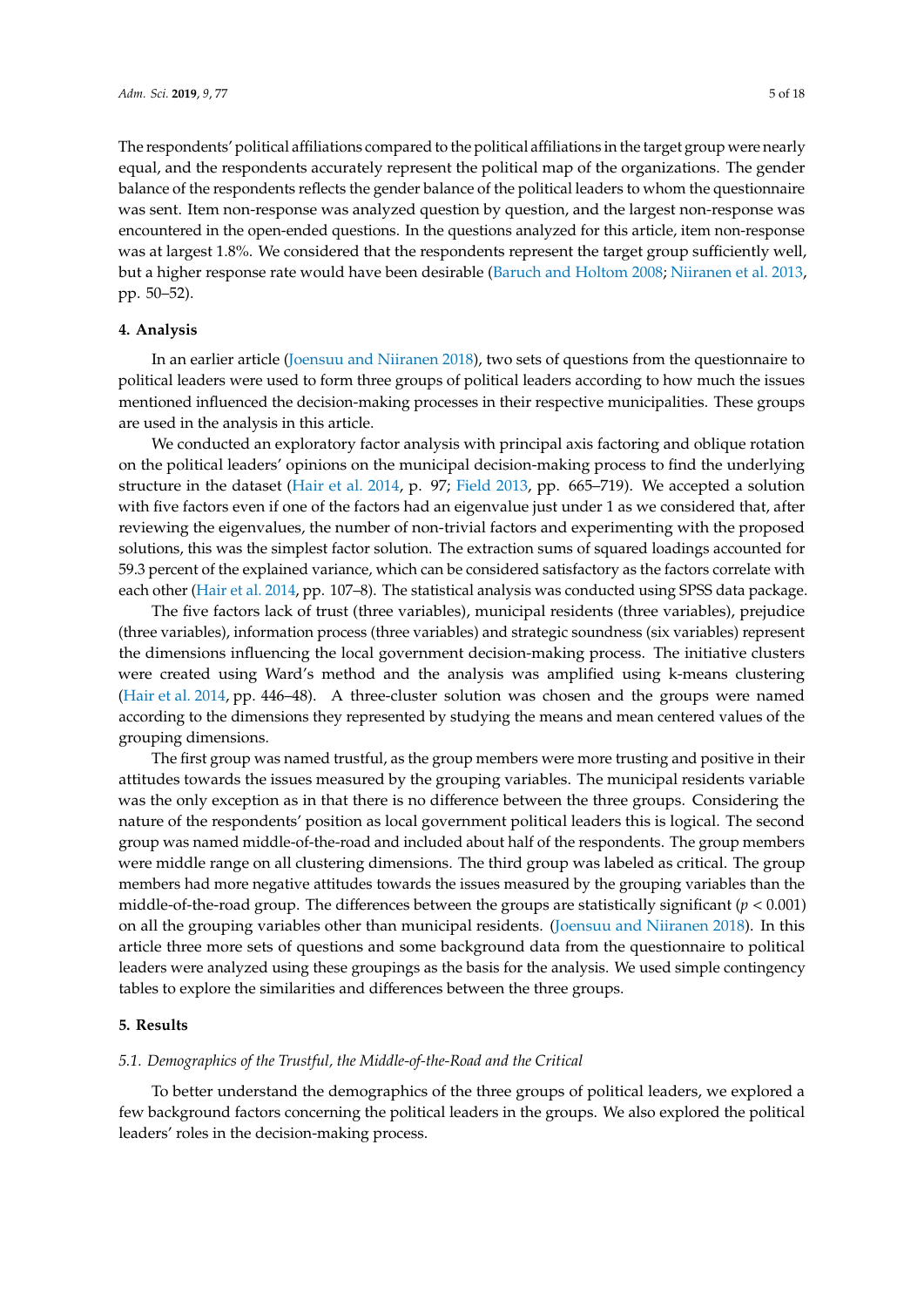In two of the case organizations the critical group was larger than the trustful group and in four organizations the trustful group was larger. In all six organizations the middle-of-the-road group included approximately half of the respondents.

The gender balance of the critical group was slightly different from that of the other two groups. In the critical group 53% were women whereas in the two other groups the respective shares were 44% and 42% (Table [1\)](#page-5-0). The number of those over 65 years old was slightly larger in the middle-of-the-road group (27%) than in either trustful (20%) or critical (19%) groups.

<span id="page-5-0"></span>

|                                      | Trustful $(N = 46)$ | Middle-of-the-Road $(N = 85)$     | Critical $(N = 36)$ | All $(N = 163)$ |
|--------------------------------------|---------------------|-----------------------------------|---------------------|-----------------|
|                                      |                     | Gender                            |                     |                 |
| Female                               | 44                  | 42                                | 53                  | 44              |
| Male                                 | 56                  | 58                                | 47                  | 56              |
|                                      | 100                 | 100                               | 100                 | 100             |
|                                      |                     | Age                               |                     |                 |
| Under 45 years                       | 17                  | 16                                | 19                  | 17              |
| $45-60$ years                        | 63                  | 57                                | 62                  | 60              |
| Over 65 years                        | 20                  | 27                                | 19                  | 23              |
|                                      | 100                 | 100                               | 100                 | 100             |
|                                      |                     | <b>Area of Residence</b>          |                     |                 |
| Inner city or<br>municipal<br>center | 43                  | 34                                | 28                  | 35              |
| Suburb or<br>neighborhood            | 23                  | 29                                | 31                  | 28              |
| Countryside                          | 34                  | 37                                | 41                  | 37              |
|                                      | 100                 | 100                               | 100                 | 100             |
|                                      |                     | Highest educational qualification |                     |                 |
| Secondary<br>education               | 63                  | 59                                | 69                  | 62              |
| Higher<br>education                  | 37                  | 41                                | 31                  | 38              |
|                                      | 100                 | 100                               | 100                 | 100             |

**Table 1.** Demographic factors of the three groups (%).

The members of the trustful group lived slightly more often (43%) in the inner city or municipal center than the members of the two other groups (34% and 28%). The members of the critical group (41%) lived slightly more often in the countryside than the members of the two other groups.

The political leaders in the critical group had slightly more often only secondary education (69%) compared to the other two groups in which the share of political leaders who held at least a bachelor's degree from university or university of applied sciences was greater. The professional backgrounds also slightly varied between the groups. The trustful were most often either officials, workers, retired or in a managerial position whereas the critical were most often either retired, entrepreneurs, specialists, workers or outside the workforce. The middle-of-the-road group were most often retired, upper- or lower-level employees, workers or specialists. The critical group members (39%) worked more often in the same municipal organization in which they were elected political leaders than the members of trustful group (25%) and middle-of-the-road group (26%).

At the time of data collection, the trustful group members were more often members of a municipal board (46%) than were the members of two other groups (Table [2\)](#page-6-0). More members of the critical group (90%) were members of the municipal council (in Finland committee members do not necessarily need to be council members) than were members of the two other groups. The middle-of-the-road group (26%) was least represented in municipally owned companies or municipal enterprises. The critical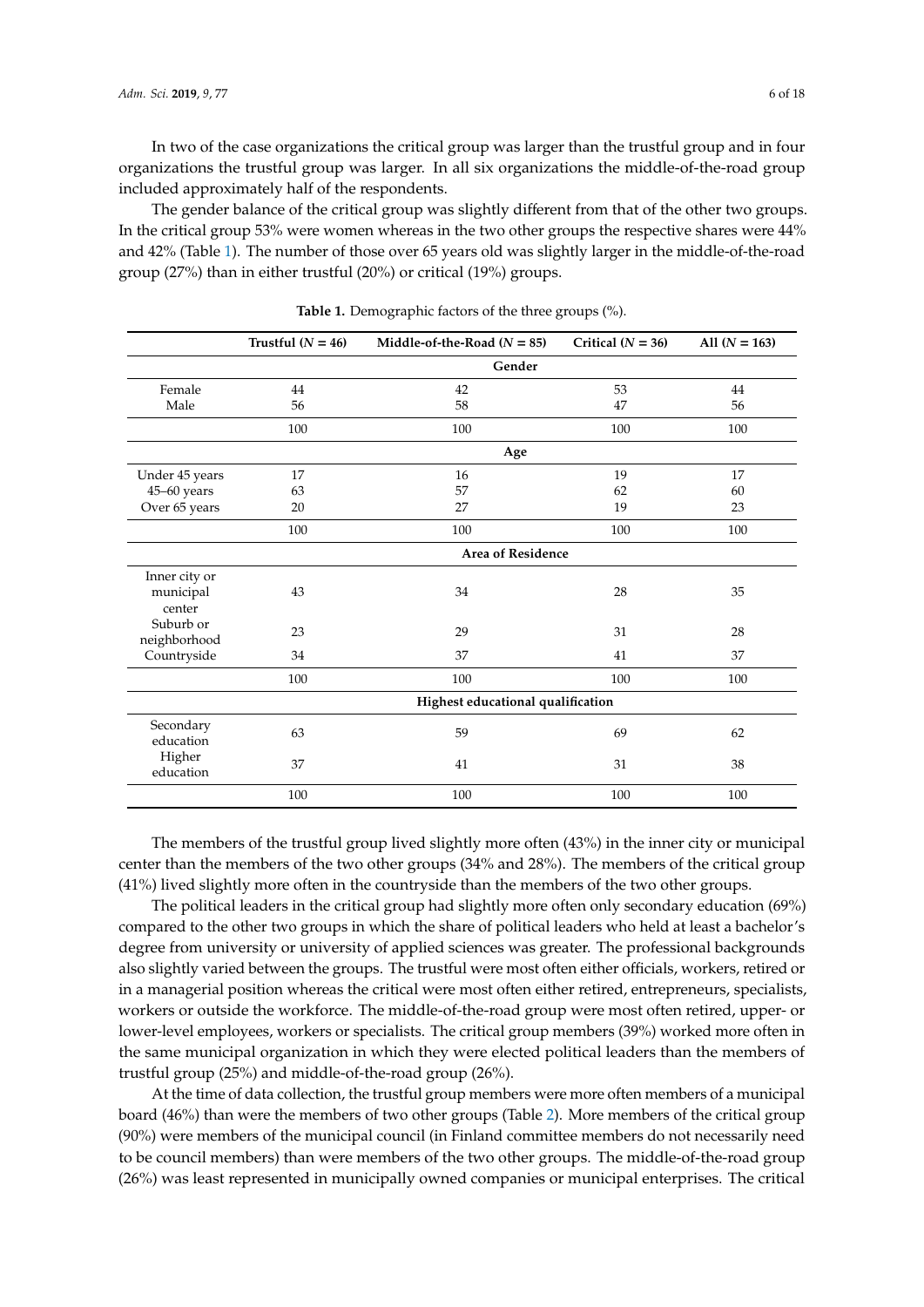group (36%) was slightly more often represented in joint municipal authorities than the other groups, but the difference was minuscule. In other positions (for example school boards or other organs) there was no difference between the groups.

The political leaders were also asked if they had been in various elected positions (municipal board, council, committee, municipal enterprise/municipally owned company, joint municipal authority or other) and, if so, for how long. The trustful group had typically held 3–5 different elected positions, the middle-of-the-road group 2–4 and the critical group 3–4 positions. Almost 60% of the trustful group had been on a municipal council for over 11 years. For the critical group and the middle-of-the-road group, the share was 47%. The trustful group had the largest share (17%) of those who had never been on a municipal council. In the critical group this was 7% and in the middle-of-the-road group 8%. Considering the municipal boards, the trustful group had the largest share (15%) of those who had served for more than 11 years and the critical group had the largest share of those who had never been in the municipal board (53%). Similarly, in municipal committees the trustful group had the largest share (48%) of those who had served for more than 11 years. For the middle-of-the-road group the share was 26% and for the critical group 23%. The middle-of-the-road group (16%) and the critical group (17%) had the largest share of those who had not been on committees. For the trustful group the share was 7%. Interestingly, 52% of the middle-of-the-road group had not been in elected positions in joint municipal authorities. For the trustful group the share was 35% and for the critical group 47%.

|     | Trustful $(N = 46)$ | Middle-of-the-Road ( $N = 85$ )                   | Critical $(N = 36)$ | All $(N = 163)$ |
|-----|---------------------|---------------------------------------------------|---------------------|-----------------|
|     |                     | Municipal board                                   |                     |                 |
| Yes | 46                  | 34                                                | 23                  | 35              |
| No  | 54                  | 66                                                | 77                  | 65              |
|     | 100                 | 100                                               | 100                 | 100             |
|     |                     | Municipal council                                 |                     |                 |
| Yes | 78                  | 86                                                | 90                  | 85              |
| No  | 22                  | 14                                                | $10\,$              | 15              |
|     | 100                 | 100                                               | 100                 | 100             |
|     |                     | Municipal committee                               |                     |                 |
| Yes | 74                  | 69                                                | 58                  | 69              |
| No  | 26                  | 31                                                | 42                  | 31              |
|     | 100                 | 100                                               | 100                 | 100             |
|     |                     | Municipally owned company or municipal enterprise |                     |                 |
| Yes | 46                  | 26                                                | 36                  | 33              |
| No  | 54                  | 74                                                | 64                  | 67              |
|     | 100                 | 100                                               | 100                 | 100             |
|     |                     | Joint municipal authority                         |                     |                 |
| Yes | 30                  | 31                                                | 36                  | 32              |
| No  | 70                  | 69                                                | 65                  | 68              |
|     | 100                 | 100                                               | 100                 | 100             |
|     |                     | Other                                             |                     |                 |
| Yes | 24                  | 25                                                | 26                  | 25              |
| No  | 76                  | 75                                                | 74                  | 75              |
|     | 100                 | 100                                               | 100                 | 100             |

<span id="page-6-0"></span>**Table 2.** Membership (%) of political organs at the time of data collection (member, chair or another person with the right to be present).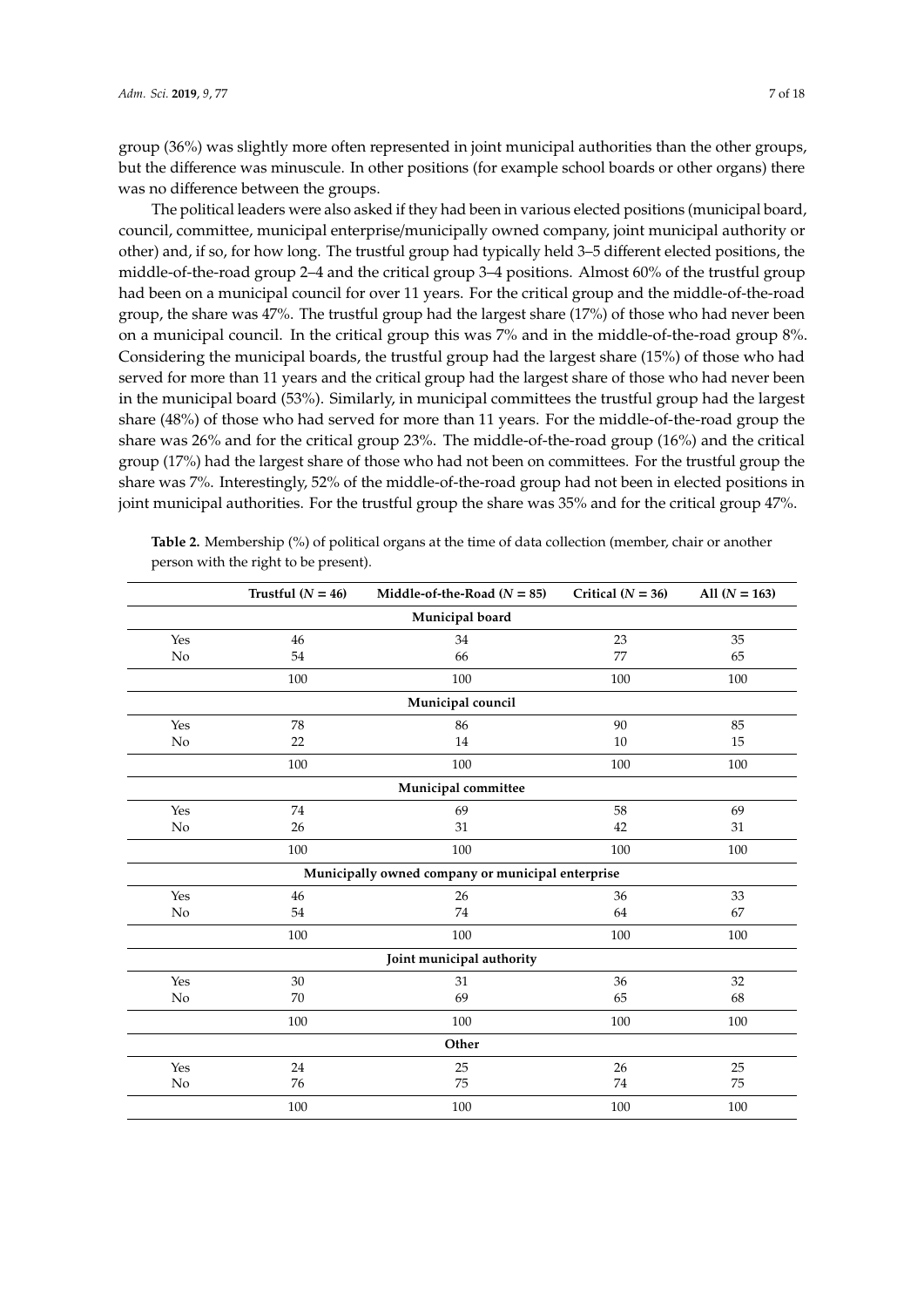## *5.2. Political Leaders' Views on Trust and Appreciation in Their Work*

In much of the research on political leaders and public administrators, trust has been considered important for interaction quality and cooperation. To assess these dimensions, we asked a series of questions on the quality of discussion, mutual appreciation, valuing different opinions, and providing reliable information (Table [3\)](#page-7-0), which could be considered to enhance mutual trust and cooperation. We asked the respondents to assess how often the issues mentioned were apparent in their respective political organs. In all the questions, the differences between the three groups were statistically significant and the strengths of the relationships measured with Cramer's  $V^3$  were moderate for all five questions.

|              | Trustful $(N = 46)$ | Middle-of-the-Road $(N = 85)$                                                                              | Critical $(N = 36)$ | All $(N = 163)$ |
|--------------|---------------------|------------------------------------------------------------------------------------------------------------|---------------------|-----------------|
|              |                     | Discussion in the council/board/committee is frank and sincere ( $N = 161$ ) *** Cramer's V: 0.32          |                     |                 |
| Rarely       | $\overline{4}$      | 5                                                                                                          | 35                  | 11              |
| Occasionally | 11                  | 27                                                                                                         | 26                  | 22              |
| Frequently   | 85                  | 68                                                                                                         | 39                  | 67              |
|              | 100                 | 100                                                                                                        | 100                 | 100             |
|              |                     | Different opinions are valued in our council/board/committee ( $N = 162$ ) *** Cramer's V: 0.26            |                     |                 |
| Rarely       | 9                   | 23                                                                                                         | 47                  | 23              |
| Occasionally | 26                  | 38                                                                                                         | 28                  | 33              |
| Frequently   | 65                  | 39                                                                                                         | 25                  | 44              |
|              | 100                 | 100                                                                                                        | 100                 | 100             |
|              |                     | Political leaders appreciate the work of public administrators ( $N = 162$ ) *** Cramer's V: 0.24          |                     |                 |
| Rarely       | 2                   | 15                                                                                                         | 28                  | 14              |
| Occasionally | 20                  | 37                                                                                                         | 34                  | 32              |
| Frequently   | 78                  | 48                                                                                                         | 38                  | 54              |
|              | 100                 | 100                                                                                                        | 100                 | 100             |
|              |                     | Public administrators appreciate the work of political leaders ( $N = 162$ ) *** Cramer's V: 0.29          |                     |                 |
| Rarely       | 9                   | 20                                                                                                         | 56                  | 24              |
| Occasionally | 28                  | 36                                                                                                         | 19                  | 30              |
| Frequently   | 63                  | 44                                                                                                         | 25                  | 46              |
|              | 100                 | 100                                                                                                        | 100                 | 100             |
|              |                     | Public administrators provide reliable information to political leaders ( $N = 159$ ) *** Cramer's V: 0.27 |                     |                 |
| Rarely       | $\overline{4}$      | 7                                                                                                          | 32                  | 11              |
| Occasionally | 13                  | 26                                                                                                         | 29                  | 23              |
| Frequently   | 83                  | 67                                                                                                         | 39                  | 66              |
|              | 100                 | 100                                                                                                        | 100                 | 100             |

<span id="page-7-0"></span>**Table 3.** How often are the following issues evident in the work of your council/board/committee (%)? Questions on trust and appreciation.

\*\*\* Statistically significant difference between groups,  $p < 0.001$ ,  $\chi^2$  test.

Two thirds of all respondents considered the discussion in the council, board or committee to be frequently frank and sincere. Respondents in the trustful group were very strongly of that opinion (85%), while the respondents in the critical group had more varying opinions on the issue, the percentages of responses rarely (35%) and frequently (39%) were very similar. Considering valuing different opinions in the council, board or committee, the respondents in the trustful group again firmly agreed on (65%) that this was frequently the case. However, almost half of the respondents (47%) in

<sup>&</sup>lt;sup>3</sup> Cramer's V was used as follows:  $V = \sim 0.1$ , weak connection between the variables,  $V = \sim 0.3$ , moderate connection and V = ~0.5, (moderately) strong connection [\(Cohen](#page-16-20) [1977,](#page-16-20) pp. 244–52[\)Cohen\)](#page-16-20)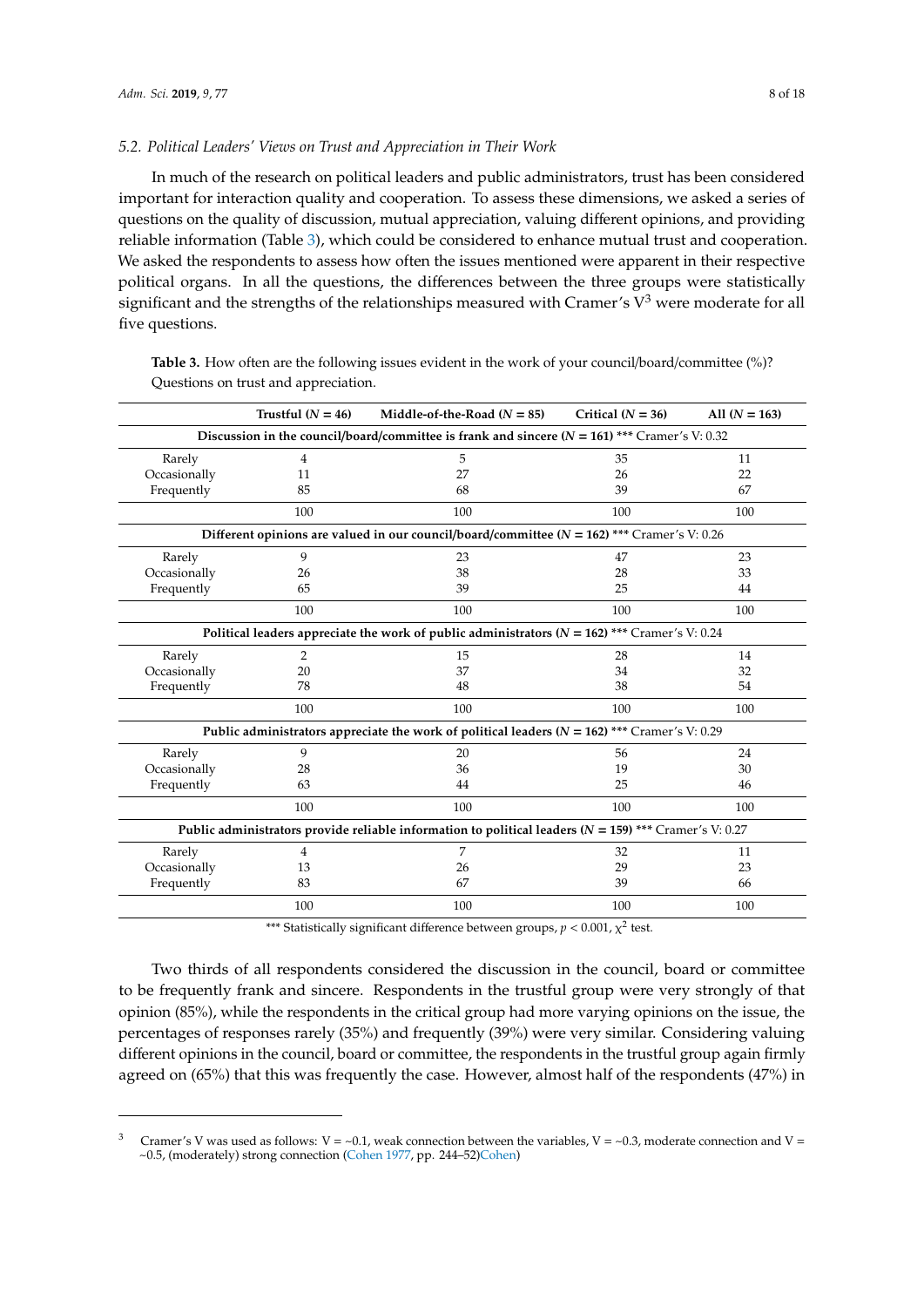the critical group were of the opposite opinion and considered that the discussion was rarely frank and sincere.

We asked two questions about political leaders' appreciation for the work of public administrators and about public administrators' appreciation for the work of political leaders. In both questions, the respondents in the trustful group were emphatically of the opinion that this was frequently the case (78% and 63%). Meanwhile, nearly one third of the respondents in the critical group considered that political leaders rarely appreciated the work of public administrators. A little over half (54%) of the respondents in the critical group were also of the opinion that public administrators rarely appreciated the work of political leaders.

While analyzing the interview data, we found that the public administrators thought that the political leaders mostly used the information they provided on the agenda in the decision-making process. However, the political leaders considered the information to be a process that included both the agenda and collecting other information from written sources as well as in interaction with the municipal residents [\(Niiranen et al.](#page-17-18) [2013\)](#page-17-18). In this set of questions, we asked the respondents about the reliability of the data provided by the public administrators. In this respect, the respondents in the trustful group were decidedly (83%) of the opinion that the information provided was frequently reliable, while the respondents in the critical group had more varying opinions on the issue and one third of them (32%) considered the information to be only seldom reliable. Even in this case, 39% of the respondents in this group considered the information to be frequently reliable.

#### *5.3. Discussions in the Decision-Making Process*

Discussions between actors, both official and unofficial, are an essential part of the local government decision-making process. We asked five questions directly related to the time used for discussions and preparation. Two questions then addressed unofficial discussions and personal communication between the political leaders and public administrators (Table [4\)](#page-9-0).

Most of the respondents in the critical group (70%) considered that there was rarely enough time for preparatory discussion before decision-making. However, 60% of the political leaders in the trustful group considered that there was frequently enough time for preparatory discussion. The distribution on the second question resembles that on the first one. In the critical group, 65% of the respondents were of the opinion that there was rarely enough time for the decision-making discussion, whereas in the trustful group 72% of the respondents reported that there was frequently enough time for the decision-making discussion. In both questions the connections between the variables were moderate.

In the following two questions, the political leaders assessed how often the public administrators had time to discuss with them and how often the political leaders themselves had time to discuss with public administrators. In the critical group, 62% of the respondents were of the opinion that the public administrators rarely had time to discuss with them. This contrasts with the results of the other two groups. In the trustful group, 59% and in the middle group 45% of the respondents were of the opinion that the public administrators frequently had time for discussion with the political leaders. In their self-assessment, half of the political leaders in the trustful and middle groups (52% and 51%) reported that they frequently had time for discussion with public administrators. However, half (50%) of the respondents in the critical group were of different opinion and considered that they rarely had time for discussion with public administrators.

Agenda issues in decision-making and issues arising from the operating environment are not simple, and thorough preparation is essential to ensure quality in the decision-making process. For this reason, we asked the political leaders how often they considered the schedule for preparing the agenda issues to be too tight. The political leaders in all groups considered often (40%) that, at least occasionally, the schedule for preparing agenda issues was too tight. The middle group and the critical group felt even more that this was frequently the case (42% and 53%), while 26% of the trustful group considered the schedule to be only rarely too tight.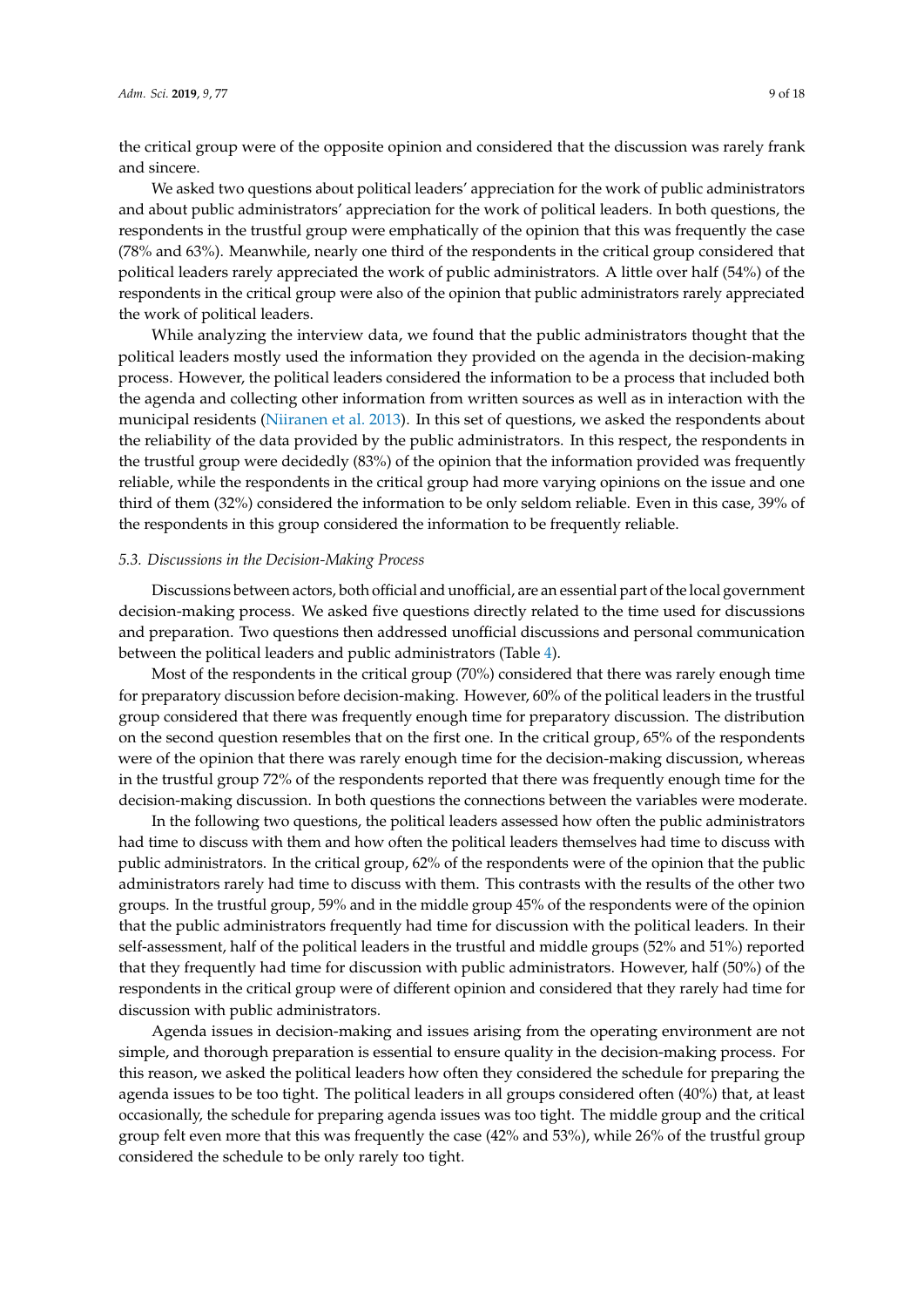Unofficial discussion outside of official functions was considered rare by 40% of the respondents in the critical group. In the trustful group 43% considered it to be evident frequently. On personal communication on agenda issues between political leaders and public administrators, almost half (48%) of all respondents reported that this was occasionally apparent.

|              | Trustful $(N = 46)$ | Middle-of-the-Road $(N = 85)$                                                                                            | Critical $(N = 36)$ | All $(N = 163)$ |
|--------------|---------------------|--------------------------------------------------------------------------------------------------------------------------|---------------------|-----------------|
|              |                     | There is enough time for preparatory discussion before decision-making ( $N = 159$ ) *** Cramer's V: 0.32                |                     |                 |
| Rarely       | 11                  | 35                                                                                                                       | 70                  | 35              |
| Occasionally | 30                  | 33                                                                                                                       | 23                  | 30              |
| Frequently   | 59                  | 33                                                                                                                       | 7                   | 35              |
|              | 100                 | 100                                                                                                                      | 100                 | 100             |
|              |                     | There is enough time for decision-making discussion ( $N = 162$ ) *** Cramer's V: 0.33                                   |                     |                 |
| Rarely       | 6                   | 26                                                                                                                       | 65                  | 28              |
| Occasionally | 22                  | 26                                                                                                                       | 3                   | 20              |
| Frequently   | 72                  | 48                                                                                                                       | 32                  | 52              |
|              | 100                 | 100                                                                                                                      | 100                 | 100             |
|              |                     | Public administrators have time for discussion with political leaders ( $N = 162$ ) *** Cramer's V: 0.33                 |                     |                 |
| Rarely       | 11                  | 17                                                                                                                       | 62                  | 24              |
| Occasionally | 30                  | 38                                                                                                                       | 16                  | 32              |
| Frequently   | 59                  | 45                                                                                                                       | 22                  | 44              |
|              | 100                 | 100                                                                                                                      | 100                 | 100             |
|              |                     | Political leaders have time for discussion with public administrators ( $N = 162$ ) ** Cramer's V: 0.21                  |                     |                 |
| Rarely       | 15                  | 20                                                                                                                       | 50                  | 25              |
| Occasionally | 33                  | 29                                                                                                                       | 16                  | 27              |
| Frequently   | 52                  | 51                                                                                                                       | 34                  | 48              |
|              | 100                 | 100                                                                                                                      | 100                 | 100             |
|              |                     | Too tight schedule for preparing agenda issues ( $N = 163$ ) * Cramer's V: 0.17                                          |                     |                 |
| Rarely       | 26                  | 18                                                                                                                       | 9                   | 18              |
| Occasionally | 52                  | 40                                                                                                                       | 38                  | 43              |
| Frequently   | 22                  | 42                                                                                                                       | 53                  | 39              |
|              | 100                 | 100                                                                                                                      | 100                 | 100             |
|              |                     | Unofficial discussion outside of official functions ( $N = 161$ ) * Cramer's V: 0.19                                     |                     |                 |
| Rarely       | 11                  | 29                                                                                                                       | 44                  | 27              |
| Occasionally | 46                  | 41                                                                                                                       | 28                  | 40              |
| Frequently   | 43                  | 30                                                                                                                       | 28                  | 33              |
|              | 100                 | 100                                                                                                                      | 100                 | 100             |
|              |                     | Personal communication on agenda issues between political leader and public administrator ( $N = 162$ ) Cramer's V: 0.33 |                     |                 |
| Rarely       | 11                  | 26                                                                                                                       | 37                  | 24              |
| Occasionally | 52                  | 46                                                                                                                       | 44                  | 48              |
| Frequently   | 37                  | 27                                                                                                                       | 19                  | 28              |
|              | 100                 | 100                                                                                                                      | 100                 | 100             |

<span id="page-9-0"></span>**Table 4.** How often are the following issues evident in the work of your council/board/committee (%)? Questions on discussions.

\*\*\* Statistically significant difference between groups,  $p < 0.001$ ,  $\chi^2$  test; \*\* statistically significant difference between groups,  $p < 0.01$ ,  $\chi^2$  test; \* statistically significant difference between groups,  $p < 0.05$ ,  $\chi^2$  test.

## *5.4. Objectives and Commitment*

Setting objectives is an integral part of local government strategic management. In the third set of questions, we asked the political leaders how often political leaders and public administrators had different opinions on objectives (Table [5\)](#page-10-0). More than half (57%) of the critical group considered this to be the case frequently whereas the share for the trustful group was 6%.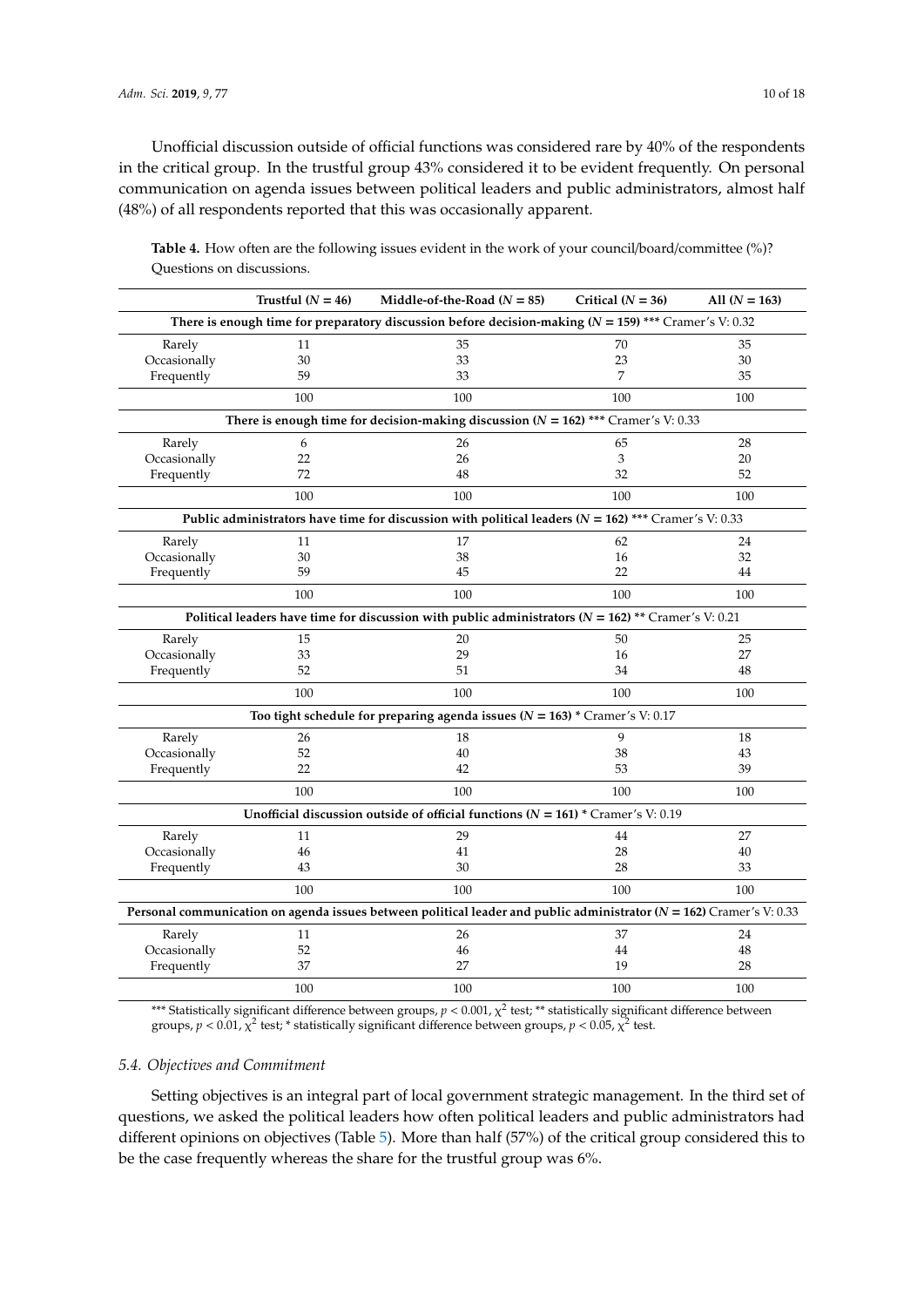The political leaders were also asked to assess how often the elected political leaders were dedicated to their duties. Most of the trustful and middle groups considered this to be frequently the case (85% and 70%), but the critical group was strongly polarized: Only 47% of the respondents answered frequently whereas 41% answered rarely.

Political leaders and public administrators have different bases for their tasks and thus, different kinds of professional expertise. We wanted to know how often it was evident that public administrators and political leaders compete on expertise. Most of the trustful group (74%) and almost half of the middle group (46%) considered this to be frequently the case, but the critical group was again polarized: 47% of the respondents answered frequently, whereas 37% answered rarely.

Finally, we asked the political leaders to assess how often the party-political objectives of the public administrators were evident in the work of their local government organs. Here, too, the polarization between the trustful and the critical groups was obvious. When 65% of the trustful group reported that the party-political objectives of public administrators were rarely apparent, 55% of the critical group was of the opinion that they were frequently obvious. The responses to all four questions were statistically significant with moderate connections between the variables.

|                                                                                                                      | Trustful $(N = 46)$ | Middle-of-the-Road $(N = 85)$                                                                                              | Critical $(N = 36)$ | All $(N = 163)$ |
|----------------------------------------------------------------------------------------------------------------------|---------------------|----------------------------------------------------------------------------------------------------------------------------|---------------------|-----------------|
| Political leaders and public administrators have different opinions on objectives ( $N = 161$ ) *** Cramer's V: 0.30 |                     |                                                                                                                            |                     |                 |
| Rarely                                                                                                               | 44                  | 20                                                                                                                         | 20                  | 27              |
| Occasionally                                                                                                         | 50                  | 53                                                                                                                         | 23                  | 46              |
| Frequently                                                                                                           | 6                   | 27                                                                                                                         | 57                  | 27              |
|                                                                                                                      | 100                 | 100                                                                                                                        | 100                 | 100             |
|                                                                                                                      |                     | Elected political leaders are dedicated to their duties ( $N = 161$ ) *** Cramer's V: 0.28                                 |                     |                 |
| Rarely                                                                                                               | 2                   | 12                                                                                                                         | 41                  | 18              |
| Occasionally                                                                                                         | 13                  | 18                                                                                                                         | 13                  | 43              |
| Frequently                                                                                                           | 85                  | 70                                                                                                                         | 47                  | 39              |
|                                                                                                                      | 100                 | 100                                                                                                                        | 100                 | 100             |
|                                                                                                                      |                     | Public administrators and political leaders compete on expertise ( $N = 160$ ) *** Cramer's V: 0.30                        |                     |                 |
| Rarely                                                                                                               | 74                  | 46                                                                                                                         | 37                  | 53              |
| Occasionally                                                                                                         | 24                  | 36                                                                                                                         | 16                  | 28              |
| Frequently                                                                                                           | 2                   | 18                                                                                                                         | 47                  | 19              |
|                                                                                                                      | 100                 | 100                                                                                                                        | 100                 | 100             |
|                                                                                                                      |                     | The party-political objectives of public administrators are apparent in the council/board/committee work ( $N = 161$ ) *** |                     |                 |
|                                                                                                                      |                     | Cramer's V: 0.25                                                                                                           |                     |                 |
| Rarely                                                                                                               | 65                  | 48                                                                                                                         | 26                  | 48              |
| Occasionally                                                                                                         | 26                  | 21                                                                                                                         | 19                  | 22              |
| Frequently                                                                                                           | 9                   | 31                                                                                                                         | 55                  | 29              |
|                                                                                                                      | 100                 | 100                                                                                                                        | 100                 | 100             |

<span id="page-10-0"></span>**Table 5.** How often are the following issues evident in the work of your council/board/committee (%)? Questions on interests and action.

\*\*\* Statistically significant difference between groups,  $p < 0.001$ ,  $\chi^2$  test.

## *5.5. Most Di*ffi*cult Issues as a Political Leader Explored by Group*

In the questionnaire we also asked the political leaders to choose a maximum of three issues they had encountered as political leaders and considered to be the most difficult. The results for all the respondents showed that for the political leaders the most difficult issues seemed to be strategic in nature (economic resources, disparity between decision-making concentrating on the fiscal period and long-term effects of decisions and scheduling) whereas for the public administrators the most difficult things seem to be related to the political leaders' personal characteristics [\(Niiranen et al.](#page-17-18) [2013\)](#page-17-18). However, the variation within the group of political leaders raises questions.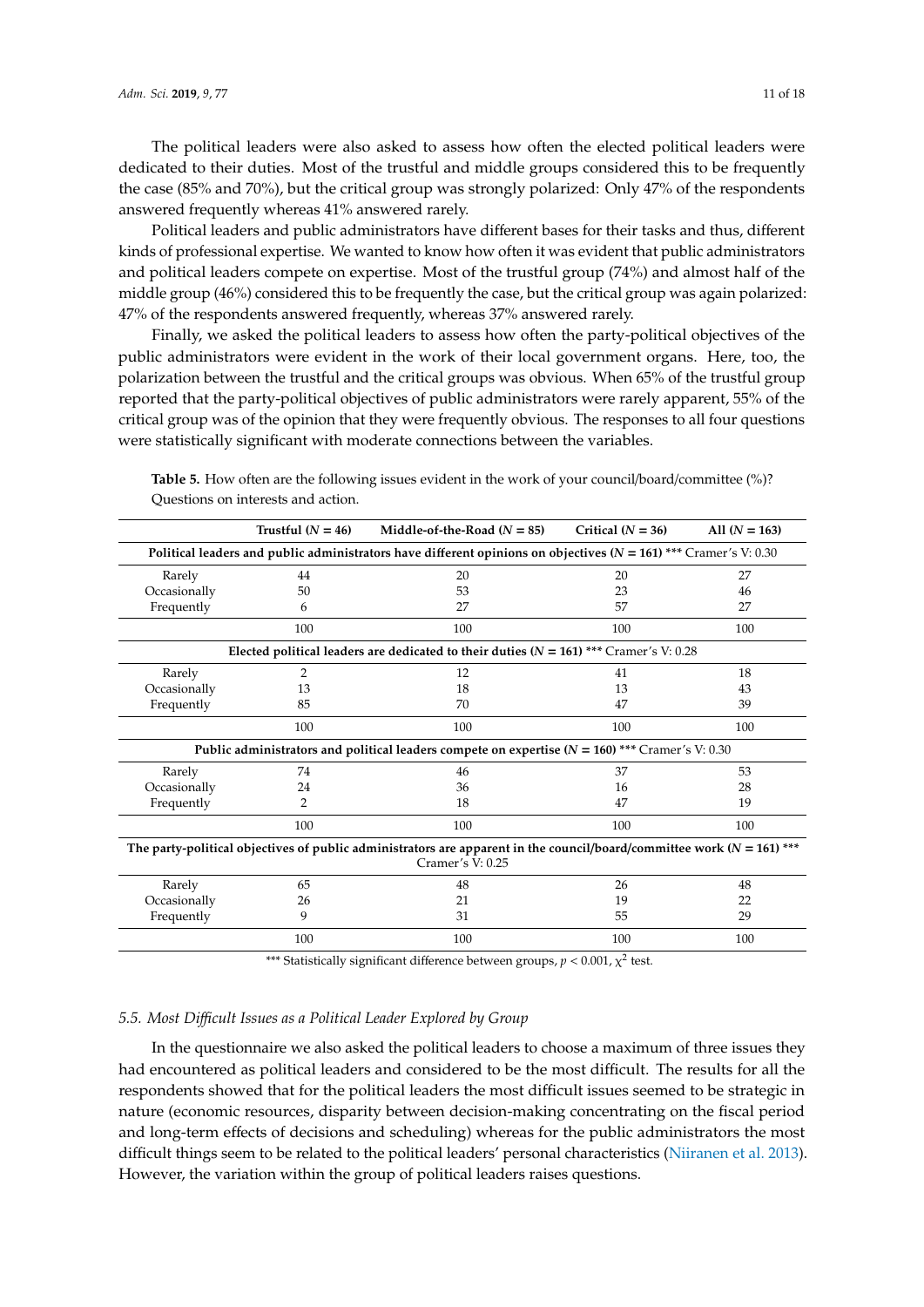The three groups, trustful, middle-of-the-road and critical, differ somewhat with regard to what they consider most difficult (Figure [1\)](#page-11-0). For the critical group the three most difficult things were (1) mutual trust between political leaders and public administrators (44%), (2) disparity between decision-making concentrating on the fiscal period and long-term effects of decisions (41%) and (3) economic resources (34%). Interestingly, the other two groups considered the issue of mutual trust a lot less difficult: 13% (trustful) and 22% (middle) of the responses. The critical group did not consider disparate values to be difficult to encounter; only 6% of the respondents mentioned it as one of the most difficult issues. For the trustful group it was in the fifth place (22%) on the list.

For the middle-of-the-road group the most difficult issues were (1) disparity between decision-making concentrating on the fiscal period and long-term effects of decisions (38%), (2) economic resources (35%) and (3) scheduling (31%). The trustful group mentioned the same issues, but in a different order. For them the most difficult issues were (1) economic resources (52%), (2) scheduling (37%) and (3) disparity between decision-making concentrating on the fiscal period and long-term effects of decisions (30%). Of these three issues, a much smaller part of the critical group considered scheduling to be one of the most difficult things (19%) than in the other two groups.

<span id="page-11-0"></span>

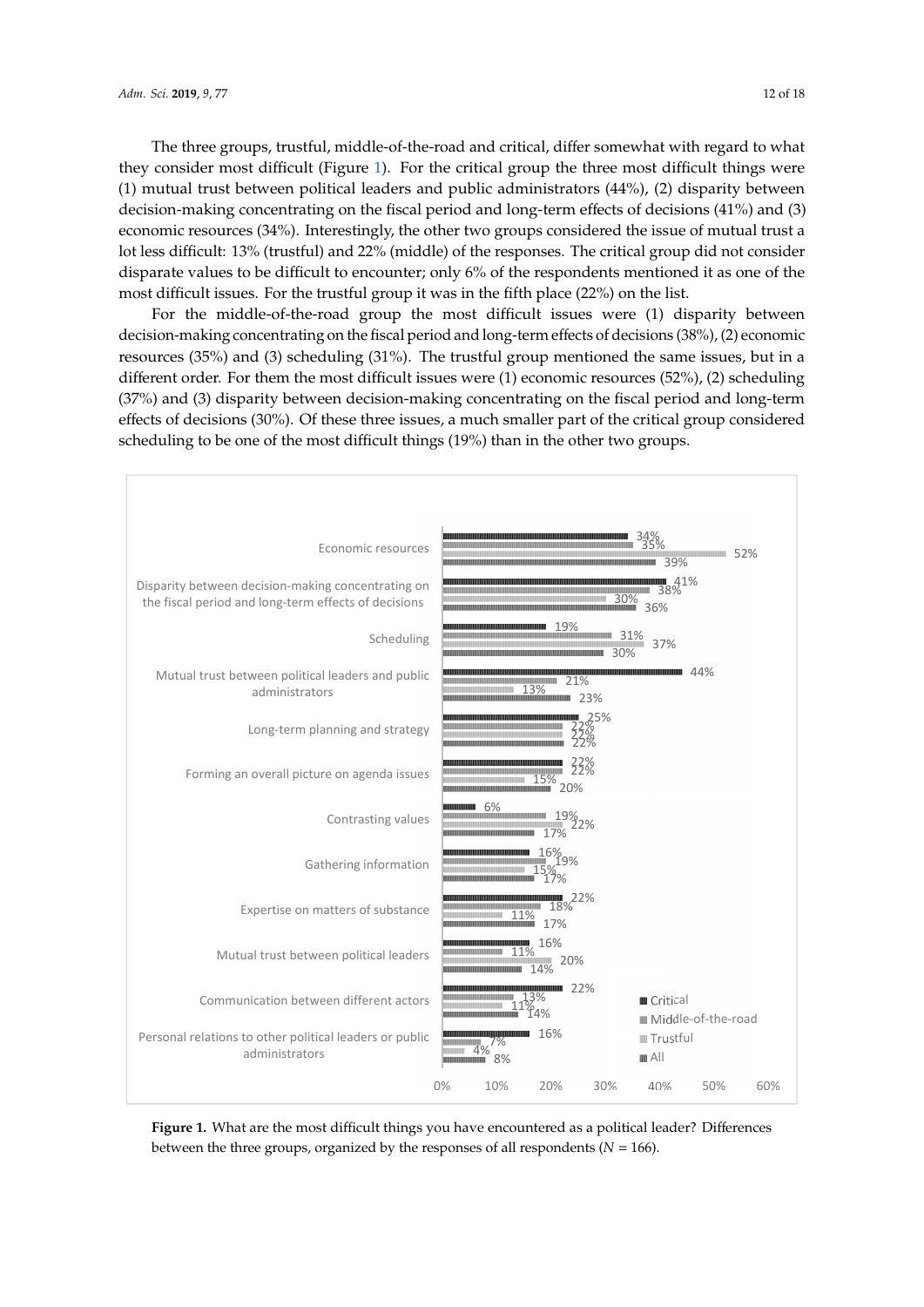To ascertain if the different groups acted differently, we examined how much time they allocated to different tasks. Additionally, we looked for differences in how often the political leaders interacted with other actors.

Most commonly the political leaders used less than three working days for their elected positions (Table [6\)](#page-12-0). In both the trustful (20%) and critical (19%) groups the share of those who used more than six working days was greater than in the middle-of-the-road group.

<span id="page-12-0"></span>**Table 6.** Responses to question: On average, how many days do you use for your municipal elected positions per month (%)?

|                      | Trustful $(N = 45)$ | Middle-of-the-Road $(N = 83)$ | Critical $(N = 31)$ | All $(N = 159)$ |
|----------------------|---------------------|-------------------------------|---------------------|-----------------|
| Less than three days | 53                  |                               | 62                  | 54              |
| Four to six days     | 27                  | 37                            | 19                  | 31              |
| More than six days   | 20                  |                               | 19                  | 15              |
|                      | 100                 | 100                           | 100                 | 100             |

The political leaders in the three groups allocated their time slightly differently. Additionally, we asked the political leaders to roughly estimate how much time they used weekly for different tasks (under 1 h, 1–4 h and more than 5 h). In all groups most of the political leaders (70%) used 1–4 h to read the paperwork, agendas and other material. The share of those who used more than 5 h for searching background material and clarifications was largest in the critical group (16%). In the critical and middle-of-the-road groups there were slightly more of those who did not use any time for meetings with public administrators (28%) than in the trustful group 20%. The share of those who used 1–4 h in a week was in all groups approximately 30%.

Most commonly in all groups 1–4 h/week was used for discussions within one's own political party group. Both the trustful and critical groups used slightly more time for discussions and meetings with the municipal administrators and employees other than the presenting<sup>4</sup> public administrator than did the middle-of-the-road group. Half of all respondents used less than one hour a week for discussions and meetings with municipal residents. The members of the critical group used slightly more time for this than did the two other groups. Additionally, the share of those, who used more than 5 h for discussions with municipal residents was much lower in the middle-of-the-road group (6%) than in the two other groups (13% trustful and 16% critical).

Almost all members of the trustful group had weekly contact with the presenting public administrators (98%). In the two other groups the share was 90%. The members of the trustful group had weekly contact with the neighboring municipalities more often (46%) than the two other groups (approximately 30%). The trustful (87%) and the middle-of-the-road group (85%) had more often weekly contact with municipal residents than the critical group (69%).

Both critical and trustful groups had more frequent interaction with the regional organs and joint municipal authorities than did the middle group. However, the share of those being in contact with joint municipal authorities only once in a quarter year or less was greatest in the critical group (21% and in the other groups 13%).

The critical group (48%) had weekly contact with private business more often than the trustful (33%) and middle-of-the-road groups (35%). They also had weekly contact with members of Parliament more often (66%) than did the trustful (56%) and the middle-of-the-road groups (48%). Similarly, they had weekly contact with the media (70%) more often than did the trustful (57%) and the middle-of-the-road groups (48%).

<sup>4</sup> In Finland the agenda matters must be presented to the committee, board or council by a public administrator.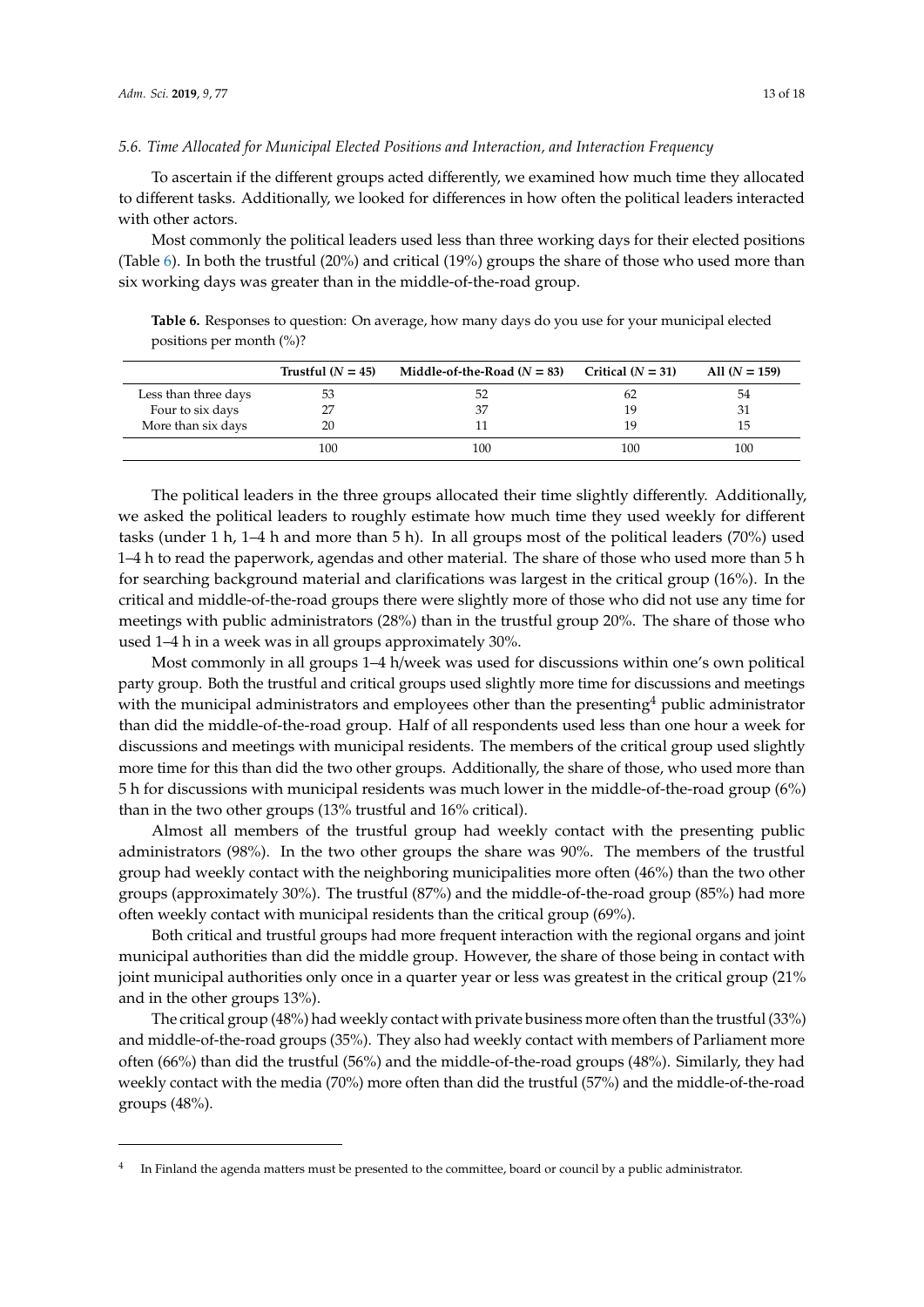## **6. Discussion**

#### *6.1. Similarities and Di*ff*erences Between the Three Groups*

The three groups were in many aspects similar to each other, but there were also differences in the way they consider the phenomena and how they actually act as political leaders. Table [7](#page-13-0) illustrates the main differences between the three groups.

The data suggest that the critical and trustful groups were slightly more active than the middle-of-the-road group, but they targeted different issues and allocated their time somewhat differently. The size of the groups also varied between organizations. This may indicate, that the critical and trustful groups are a source of the tension that creates opportunities for discussion both on the committees, boards and councils, and between political leaders and public administrators. Additionally, the contextual, structural elements may have an effect on the way the political leaders act in their duties. Unfortunately, the data did not afford a better understanding of whether the differences in group sizes depended on who were voted in the positions as elected political leaders or if the differences were in other ways dependent on the situation prevailing in the municipal organization (for example tight economic situation or major reforms).

It is theoretically interesting, if the different balance of the groups of actors leads to different cultures in the strategic decision-making processes and if the processes ultimately lead to differently shaped structures. The political leaders in the three different groups reflecting their personal styles and attitudes perceived parts of the local government work in very different ways.

<span id="page-13-0"></span>

| Critical                                                                                                                                                                                                                                                                                                                                                                                                                                               | Middle-of-the-Road                                                                                                                                                                                                                                                                                                                                                                                                           | Trustful                                                                                                                                                                                                                                                                                                                            |  |
|--------------------------------------------------------------------------------------------------------------------------------------------------------------------------------------------------------------------------------------------------------------------------------------------------------------------------------------------------------------------------------------------------------------------------------------------------------|------------------------------------------------------------------------------------------------------------------------------------------------------------------------------------------------------------------------------------------------------------------------------------------------------------------------------------------------------------------------------------------------------------------------------|-------------------------------------------------------------------------------------------------------------------------------------------------------------------------------------------------------------------------------------------------------------------------------------------------------------------------------------|--|
| slightly greater share of women<br>live more often in countrysides<br>lightly less often have higher<br>education degree<br>work more often in their own local<br>municipal organization<br>some of the group use a lot of time<br>searching for background material<br>and clarifications<br>fewer meetings with public<br>administratorsmore often contact with<br>business, members of parliament<br>and media<br>typically 3-4 different positions | largest group, approximately half of<br>the respondents<br>largest share of those over 65 years old<br>$\overline{\phantom{a}}$<br>smallest share of those who used<br>$\overline{\phantom{0}}$<br>more than 6 working days in a month<br>for their duties<br>lowest share of those who used over 5<br>$\overline{\phantom{a}}$<br>h a week for discussions with<br>municipal residents<br>typically 2-4 different positions | live more often in the municipal<br>$\overline{\phantom{a}}$<br>center or inner city<br>more often on municipal board<br>greatest share of those with long<br>political career in on local council<br>largest share of those who have not<br>been on local council<br>typically 3-5 different positions<br>$\overline{\phantom{a}}$ |  |

**Table 7.** Some characteristics of the three groups.

## *6.2. Experiences of the Functioning of the Governing Bodies*

The administrative culture is part of formulating the strategy and implementing it, which makes it an important factor in public strategic management [\(Smith and Vecchio](#page-17-19) [1993\)](#page-17-19). There were clear differences between the groups with regard to experiences of the functioning of their respective governing bodies. When we explored the political leaders' views on trust, appreciation, discussions, objectives and commitment, the critical group more rarely felt able to trust the information and other actors than did the other groups. At the same time, they felt less often appreciated and valued. They also wanted more time for discussions. These results lead us to think that it is possible that the critical people feel that they cannot utilize their full potential in their tasks. They are willing to stand up for their values, but at the same time they may feel that they are left somewhat outside the core of the interaction. The critical group was not only critical of the public administrators, but also of their fellow political leaders and, for example, their commitment. They also thought that political leaders and public administrators often have different opinions on objectives. It is easy to assume that the political leaders belonging to the critical group would experience their duties as important but demanding.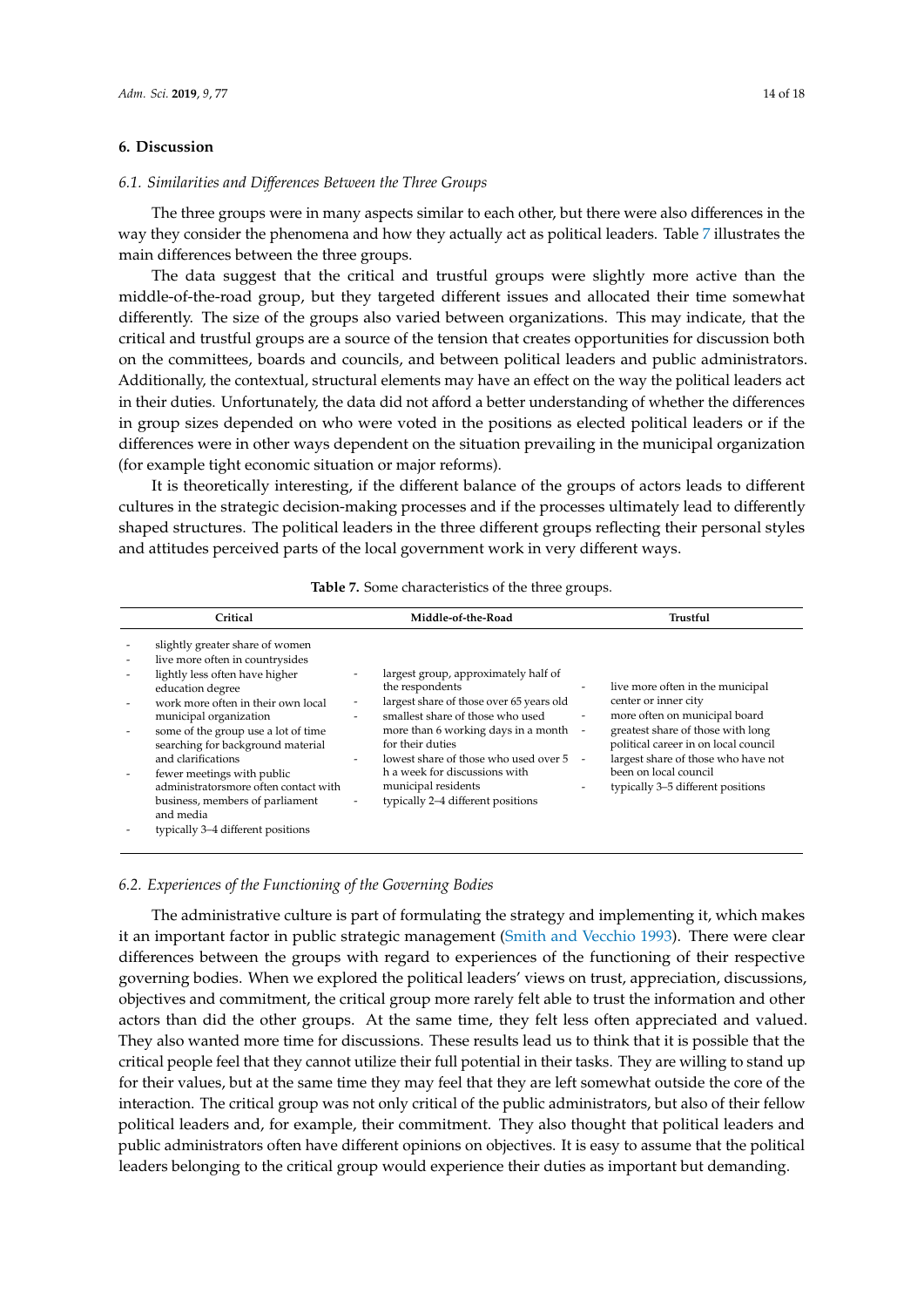The trustful group was the one most satisfied with the time allocated for the discussions, the contacts with public administrators and the frequency of such contacts. They also very seldom felt that the discussion in the decision-making body was less than frank and sincere. Thus, their experience of local government work was very different from that of the critical group. The middle-of-the-road group was the largest group and possibly had a balancing role.

# *6.3. Di*ff*erences in What Is Considered Di*ffi*cult*

The task of the political leaders is to make decisions. The decisions are based on judging the value of actions and then prioritizing resources in budget based on the values. The implementation of reforms in particular requires a lot of interaction between strategic decision-makers, central government and local government to implement strategies and to make the functions more effective [\(Joyce](#page-16-5) [2015,](#page-16-5) p. 286). The process requires a good deal of cooperation and value conflicts cannot always be avoided.

We asked the political leaders about the most difficult aspects of their work things in their duty as political leaders. The differences between the three groups were thought provoking. The results for all the respondents showed that for the political leaders the most difficult things seemed to be strategic in nature (economic resources, disparity between decision-making concentrating on the fiscal period and long-term effects of decisions and scheduling). However, the critical group was very different from the other two groups in three ways: For them the most difficult issue was a more personal issue, trust between political leaders and public administrators. The critical group did not consider contrasting values difficult in any way, and communication between different actors was mentioned more often than by the other two groups. Possibly these political leaders were used to value differences and ready to defend their own values. For some reason they simultaneously considered both mutual trust, personal relations with other political leaders or public administrators and communication to be more difficult issues than they did the other groups.

The trustful group considered economic resources and scheduling to be clearly more problematic for them than did the respondents in the other two groups. Unfortunately, the results do not reveal more explanations for this than the personal style of interaction. These differences may indicate fundamental differences in the way the political leaders in these groups conceived of the organization and other actors involved in the decision-making processes.

## *6.4. Limitations of the Study*

This study was explorative in nature and had some limitations. The research data was rather small and it was gathered in the period 2011–2012. However, the response rate for the questionnaire was moderate and the results were well aligned with the qualitative data we collected from the same organizations.

All the local government organizations in this study had either implemented or been implementing reform projects at the time of data collection or shortly before it. These reform processes are often structural in nature, but they also affect the interaction between actors in the organizations. For this reason, the data from 2011–2012 is still interesting.

Certainly, some things have changed during the past eight years, but much remains the same. The municipalities participating in the research project were active in developing their council, board, and committee work. Some of the working habits, like seminars, workshops and professional guests, have currently become more common. The discussion on mergers remains valid, but it has partly shifted towards a discussion on some form of regional government. However, the original plans ceased to be implemented in March 2019.

The questionnaire was based on earlier research on the topic and on qualitative data collection to ensure its quality. The municipalities participating in the study represent the full range of Finnish municipalities, which was considered important when designing the study. The time of data collection was towards the end of an electoral period. This was mainly a positive thing, as the political leaders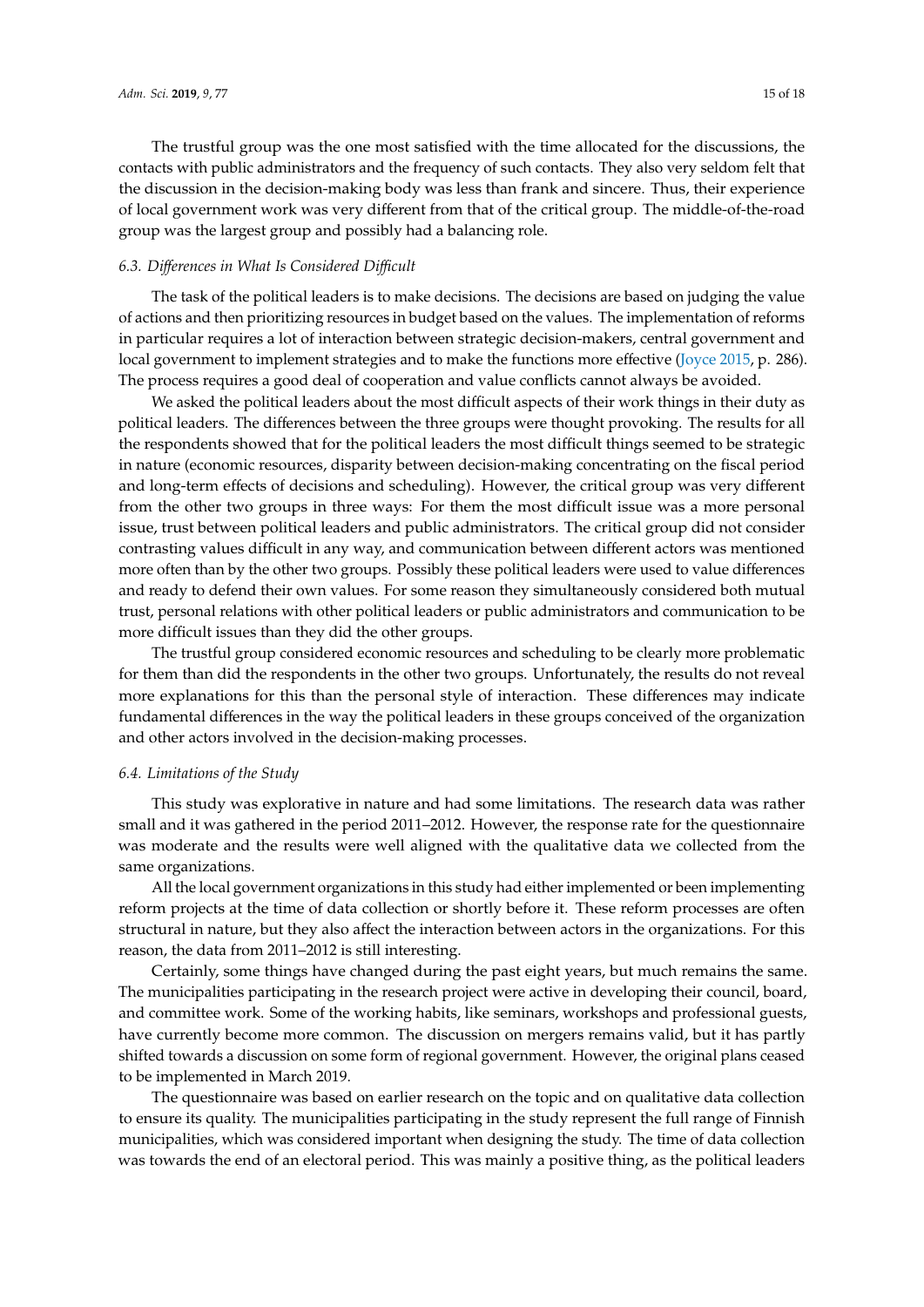in their first term in office had had some time to develop their relations with both the other political leaders and public administrators.

To test and develop the validity of the grouping methodology, new, larger data from local government organizations should be collected. It would also be very interesting to see the possible changes in the results. A larger dataset would also make it possible to explore more closely, for example, the length of terms of the respondents or other additional variables.

## **7. Conclusions**

The foundation of the Nordic local government is that each municipality is a community of residents, arranges services for residents in a way that is financially, socially and environmentally sustainable, and promotes the well-being of residents and the vitality of their respective areas. Municipalities are a core element of the democratic system and form the basis of local government.

Moreover, polyphony is an essential part of the Nordic democracy. This is articulated through representatives in the elected bodies at both national and local level. The case of strategic management in Finnish local government is interesting because the interplay between agency, structure and culture [\(Archer](#page-16-12) [1995,](#page-16-12) [1996\)](#page-16-13) is present in many ways. The elected bodies and public administrators act in close cooperation in local government. The logics of politics and administration are partly different and an outcome of historical tradition. Similarly, the organizational features have multiple layers as a legacy of past and present reforms. The differences between the groups of political leaders examined in this article can be placed in the cultural realm, which includes ideas and beliefs [\(Archer](#page-16-12) [1995,](#page-16-12) [1996\)](#page-16-13). Over and above political ideas, the views on interaction are another essential part of the culture.

All three groups seemed to play an important role in the local government decision-making processes. The critical and trustful groups were more active, but their activity was channeled in slightly different directions. The critical seemed to be more willing to connect with the world outside the municipal domain (i.e., media, members of parliament and business) and the trustful had more often positions, for example, on a municipal board. Similarly, this indicated that political leaders understood the importance of networking in the course of their duties, but the networks were partly different. However, if we revert to the task of political leaders, the different networks meeting in the strategic decision-making processes may lead to optimal outcomes and the most comprehensive understanding of the issue. The prerequisite for this is that the interaction between the three different groups functions well.

The middle-of-the-road group was the largest and is possibly a balancing factor between the two other groups. Some of the differences in modes of interaction may also be due to the different professional backgrounds represented in the groups. Interestingly, the age structure of both the critical and the trustful groups was very similar. Divisions between political parties are not the only ones present in modern local government decision-making processes and strategic management processes.

The practical implications of these results for public administrators working with political leaders may be that it is important to consider how newly elected political leaders integrate into their respective political groups and the group of political leaders. There is a need to understand that the political leaders should not be treated as one group or only be grouped according to their political affiliations. There are more fundamental differences between the groups of political leaders in their thoughts, for example, about interaction, trust and strategic issues. The role and position in local politics is dependent on both personal attitudes, working habits and interests and the formal structure. These results suggest that a better understanding of different types of interaction can help to reinforce the abilities of individual political leaders and thus lead to a stronger local political culture and a stronger local democracy. However, it could still be possible to develop and strengthen the participative approaches in local government decision-making (see e.g., [Joyce](#page-16-5) [2015\)](#page-16-5). Local structures are a product of local action and context factors. Similarly, local action is a product of local structures and contextual factors. Maintenance of polyphony in the strategic decision-making and interaction processes is essential to democracy.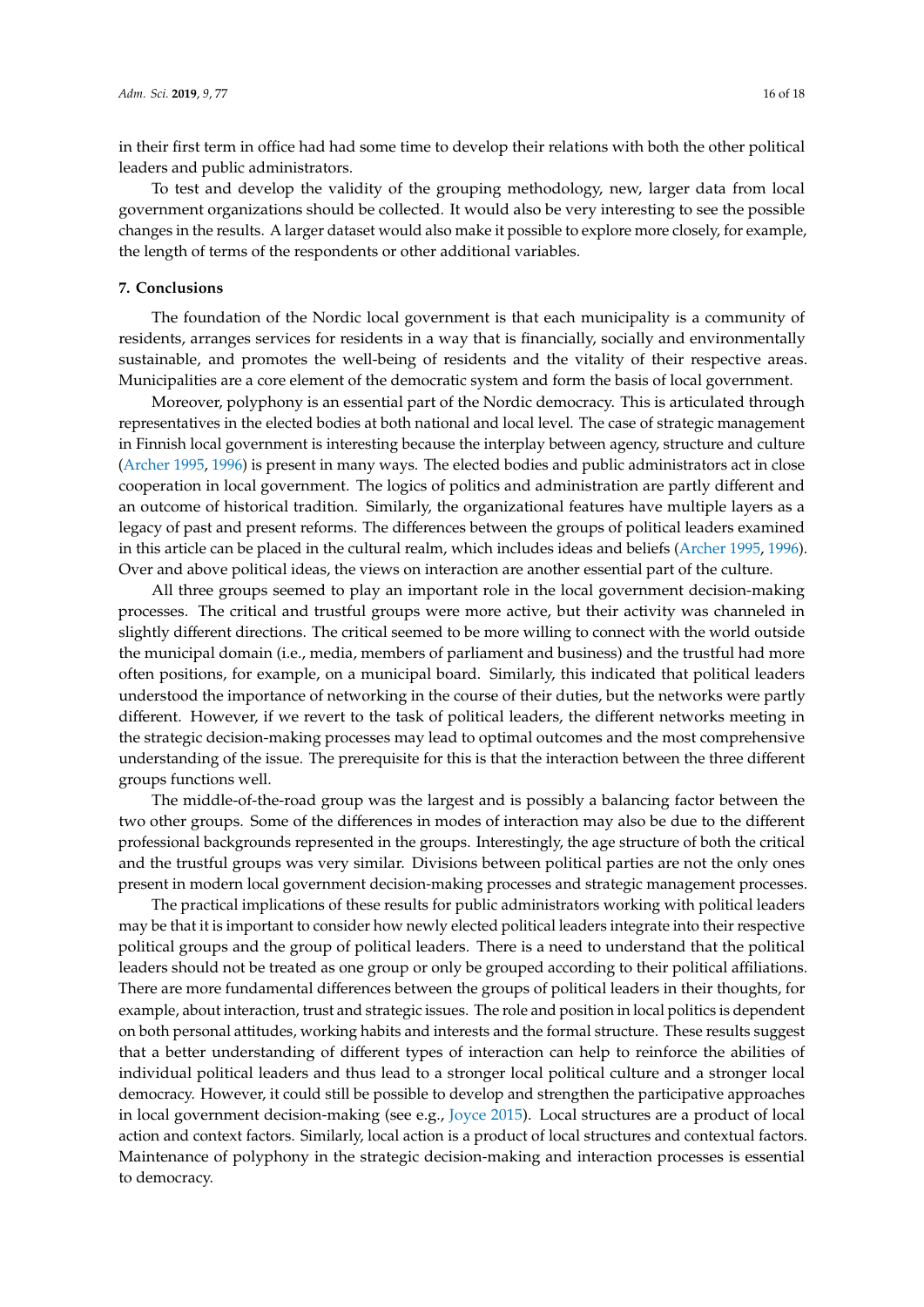**Author Contributions:** Conceptualization, V.N. and M.J.; methodology, M.J. and V.N.; formal analysis, M.J.; investigation, M.J. and V.N.; writing—original draft preparation, M.J.; writing—review and editing, M.J. and V.N.; visualization, M.J.; supervision, V.N.; project administration, V.N. and M.J.; funding acquisition, V.N.

**Funding:** This research was funded by The Foundation for Municipal Development, Finland. It is a part of the research project 'Dualistic Management: Interaction between Political Leaders and Public Administrators in Local Government' 2010–2012.

**Conflicts of Interest:** The authors declare no conflict of interest. The funders had no role in the design of the study; in the collection, analyses, or interpretation of data; in the writing of the manuscript, or in the decision to publish the results.

# **References**

- <span id="page-16-12"></span>Archer, Margaret Scotford. 1995. *Realist Social Theory: The Morphogenetic Approach*. Cambridge: Cambridge University Press.
- <span id="page-16-13"></span>Archer, Margaret Scotford. 1996. *Culture and Agency: The Place of Culture in Social Theory*. Cambridge: Cambridge University Press.
- <span id="page-16-14"></span>Bäck, Henry. 2000. *Kommunpolitiker i den Stora Nyordningens tid. [Municipal Politicians in Times of Reorganisation]*. Malmö: Liber.
- <span id="page-16-8"></span>Bækgaard, Martin. 2011. The Impact of Formal Organizational Structure on Politico-Administrative Interaction: Evidence from a Natural Experiment. *Public Administration* 89: 1063–80. [\[CrossRef\]](http://dx.doi.org/10.1111/j.1467-9299.2010.01872.x)
- <span id="page-16-1"></span>Bang, Henrik Paul. 2004. Culture Governance: Governing Self-Reflexive Modernity. *Public Administration* 82: 157–90. [\[CrossRef\]](http://dx.doi.org/10.1111/j.0033-3298.2004.00389.x)
- <span id="page-16-16"></span>Baruch, Yehuda, and Brooks C. Holtom. 2008. Survey response rate levels and trends in organizational research. *Human Relations* 61: 1139–60. [\[CrossRef\]](http://dx.doi.org/10.1177/0018726708094863)
- <span id="page-16-7"></span>Bryson, John M. 2018. *Strategic Planning for Public and Nonprofit Organizations: A Guide to Strengthening and Sustaining Organizational Achievement*. Hoboken: John Wiley & Sons.
- <span id="page-16-20"></span><span id="page-16-2"></span>Cohen, Jacob. 1977. *Statistical Power Analysis for the Behavioral Sciences*. New York: Academic Press.
- Copus, Colin. 2016. *In Defence of Councillors*. Manchester: Manchester University Press.
- <span id="page-16-15"></span>Demir, Tansu, and Christopher G. Reddick. 2012. Understanding Shared Roles in Policy and Administration: An Empirical Study of Council-Manager Relations. *Public Administration Review* 72: 526–35. [\[CrossRef\]](http://dx.doi.org/10.1111/j.1540-6210.2011.02551.x)
- <span id="page-16-4"></span>Egner, Björn, David Sweeting, and Pieter-Jan Klok. 2013a. Local Councillors in Comparative Perspective. In *Local Councillors in Comparative Perspective*. Edited by Björn Egner, David Sweeting and Pieter-Jan Klok. Wiesbaden: Springer, pp. 11–26.
- <span id="page-16-3"></span>Egner, Björn, David Sweeting, and Pieter-Jan Klok. 2013b. Local Councillors in Comparative Perspective: Drawing Conclusions. In *Local Councillors in Comparative Perspective*. Edited by Björn Egner, David Sweeting and Pieter-Jan Klok. Wiesbaden: Springer, pp. 255–62.
- <span id="page-16-19"></span>Field, Andy. 2013. *Discovering Statistics Using IBM SPSS Statistics*, 4th ed. London: Sage Publications.
- <span id="page-16-10"></span>Government Proposal. 155/2006. Available online: https://[www.eduskunta.fi](https://www.eduskunta.fi/FI/vaski/sivut/trip.aspx?triptype=ValtiopaivaAsiat&docid=he+155/2006)/FI/vaski/sivut/trip.aspx?triptype=Va [ltiopaivaAsiat&docid](https://www.eduskunta.fi/FI/vaski/sivut/trip.aspx?triptype=ValtiopaivaAsiat&docid=he+155/2006)=he+155/2006 (accessed on 28 June 2019).
- <span id="page-16-18"></span>Hair, Joseph F., Jr., William C. Black, Barry J. Babin, and Rolph E. Anderson. 2014. *Multivariate Data Analysis Pearson New International Edition*. Harlow: Pearson Education Limited.
- <span id="page-16-6"></span>Hartley, Jean, Steven Parker, and Jim Beashel. 2018. Leading and recognizing public value. *Public Administration* 97: 264–78. [\[CrossRef\]](http://dx.doi.org/10.1111/padm.12563)
- <span id="page-16-17"></span>Joensuu, Minna, and Vuokko Niiranen. 2018. Political Leaders and public administrators: Interaction patterns and pictures in Finnish local government decision-making processes. *Public Policy and Administration* 33: 22–45. [\[CrossRef\]](http://dx.doi.org/10.1177/0952076716673898)
- <span id="page-16-9"></span><span id="page-16-5"></span>Joyce, Paul. 2015. *Strategic Management in the Public Sector*. New York: Routledge.
- Kettunen, Pekka. 2015. The Finnish Municipal Reform. *Annals of the Croatian Political Science Association: Political Science Journal* 11: 55–70.
- <span id="page-16-11"></span>Lasswell, Harold Dwight. 1971. *A Pre-View of Policy Sciences*. New York: American Elsevier.
- <span id="page-16-0"></span>Local Government Act. 410/2015. Available online: https://www.finlex.fi/en/laki/kaannokset/2015/[en20150410?sea](https://www.finlex.fi/en/laki/kaannokset/2015/en20150410?search%5Btype%5D=pika&search%5Bkieli%5D%5B0%5D=en&search%5Bpika%5D=410%2F2015) rch%5Btype%5D=[pika&search%5Bkieli%5D%5B0%5D](https://www.finlex.fi/en/laki/kaannokset/2015/en20150410?search%5Btype%5D=pika&search%5Bkieli%5D%5B0%5D=en&search%5Bpika%5D=410%2F2015)=en&search%5Bpika%5D=410%2F2015 (accessed on 28 June 2019).